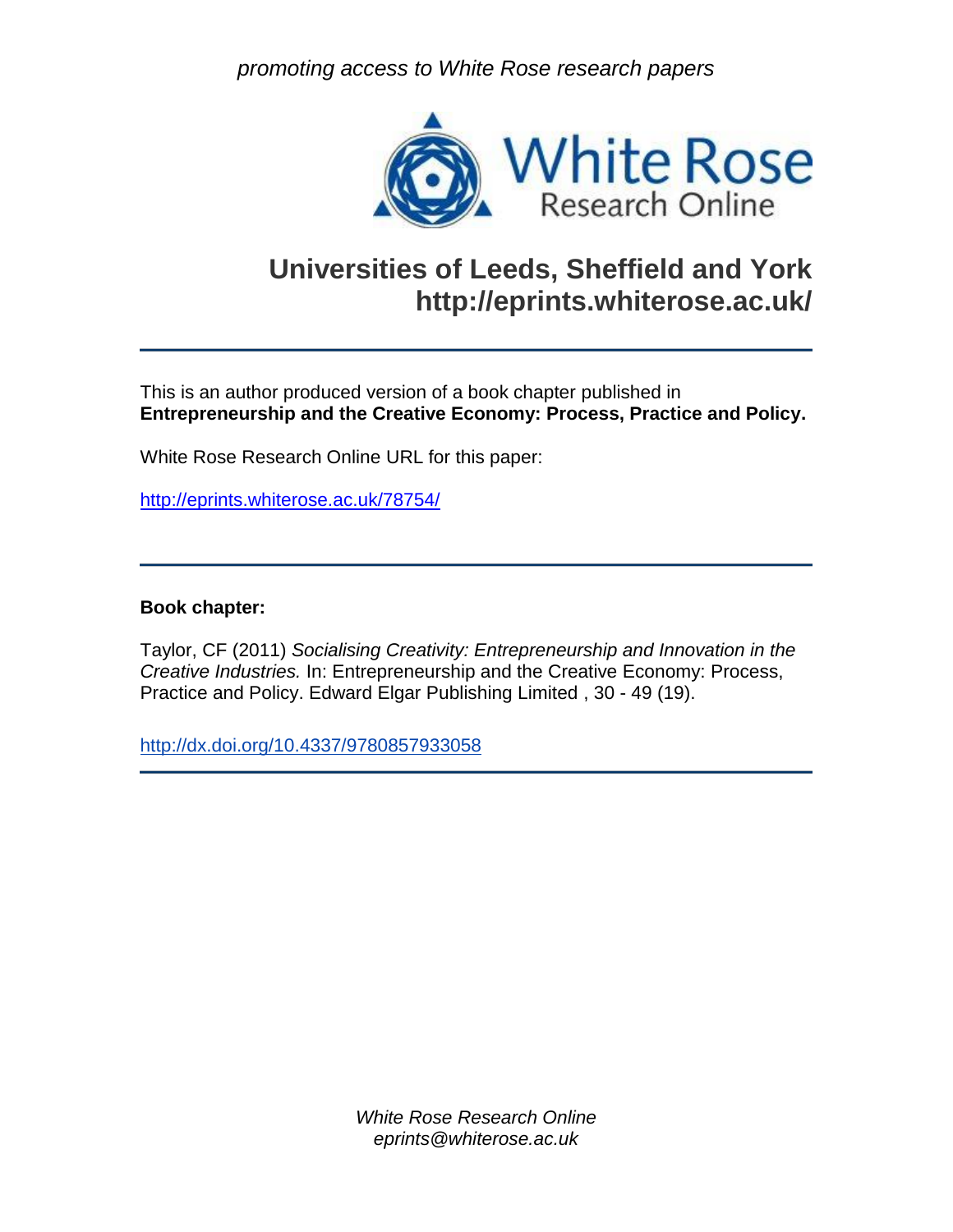### **Socialising Creativity: Entrepreneurship and Innovation in the Creative Industries**

1

### *Calvin Taylor*

### **Introduction**

Accounts of the growth and development of the creative industries have increasingly emphasised the social nature of their typical forms of entrepreneurship and innovation. This not only distinguishes them from other industrial sectors, but locates them theoretically and conceptually within wider notions of the 'associational economy' (Cooke and Morgan 1999). This emphasis is made in a wide range of academic literatures, reflecting a growing interest in relationality and sociality: in for example, entrepreneurship studies (the role of social interaction in the formation of trust and the management of risk), in management and organisational studies (the role of social interaction in constructing knowledge/learning organisations), in regional studies (the role of proximity and clustering in the promotion of innovation) and in social geography (the role of social interaction in constructions of place and locale). The practical consequence of this insight can be readily detected in the wealth of creative industries business support initiatives that are based on it, for example, networking activities, webresources based on social networking principles, mentoring and leadership development initiatives and contract brokerage which in turn are a product of a tendency, especially apparent in UK policy discourse, to locate the creative industries within the national innovation system as a resource capable of delivering competitive advantage (Work Foundation and NESTA 2007; DCMS 2008). Analysis has, however, moved beyond the systems approach to examine the specifically social conditions necessary for the promotion of creativity and innovation.

This chapter is concerned with the ways in which creativity, and its complex relationship to innovation, has been incorporated into accounts of how the creative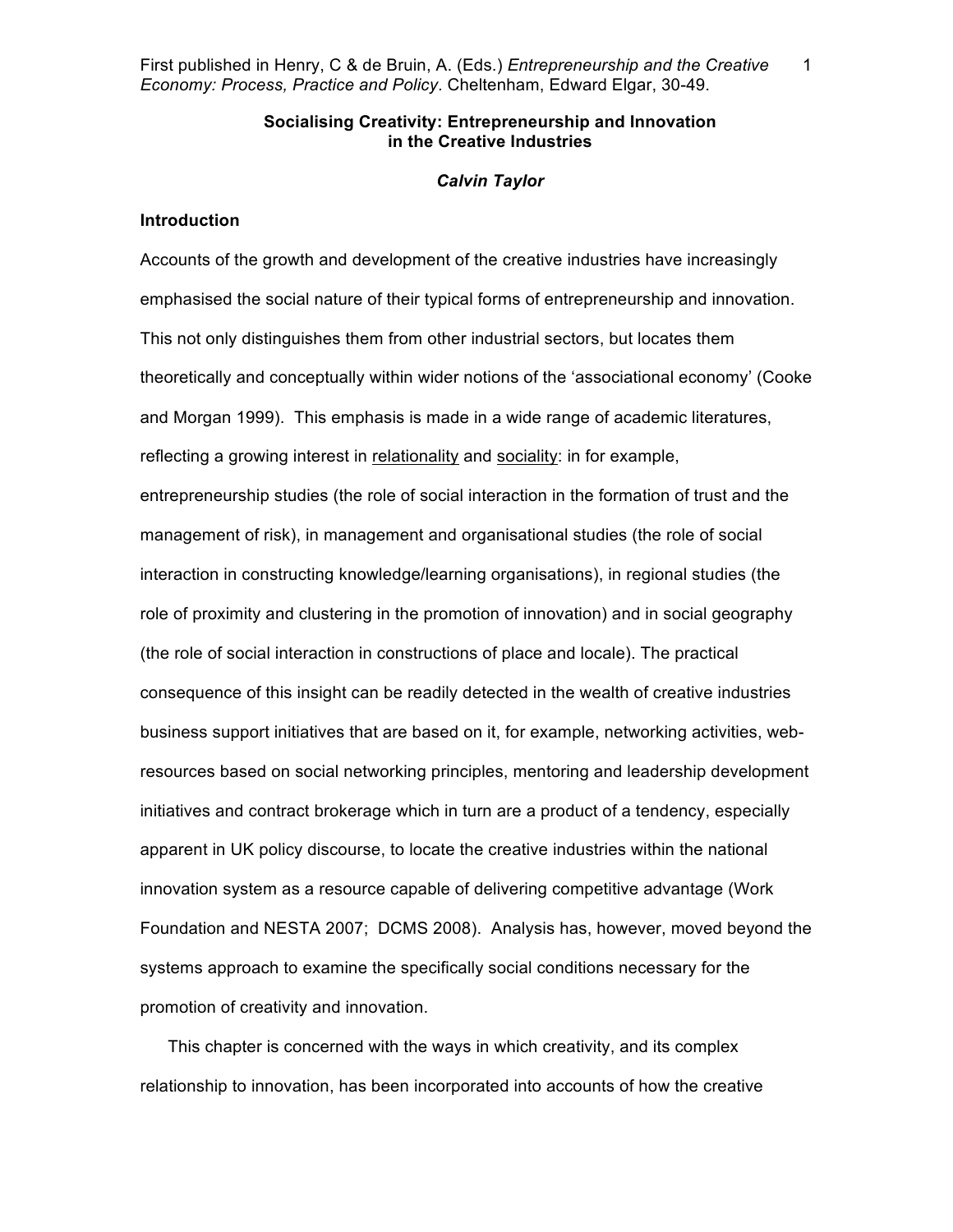industries work as *socialised* economic activities. The chapter locates these developments within a broader trend to apply social constructivist epistemological principles to accounts of organisational development and professional practice. The chapter begins by examining the strengths and weaknesses of such an approach as it might apply to the creative industries, arguing that the intense social reflexivity present in these accounts leaves them open to the charge of paradoxically underplaying the role of creativity. The chapter then explores contemporary developments in knowledge exchange research with a view to offering an alternative theoretical account of the role of sociality and reflexivity in the development of the creative industries. The potential advantages of this approach are then explored and the chapter concludes by outlining some of its practical consequences for further research and explanation.

### **The creative industries and the associational economy**

The last twenty years has seen an explosion of interest in the socio-economic potential of symbolic production and consumption. Initially announced under the term *cultural industries*, then *creative industries* and increasingly now under the terms *cultural economy* and *creative economy*, this interest has been global in scope: in the United Kingdom (Pratt and Jeffcutt 2009), North America (Florida 2002, Markusen and King 2003, Currid 2007a), Australasia (Hartley 2005, Cunningham 2004), China (Keane 2007, Kong and O'Connor 2009) and mainland Europe (KEA 2006). For the purposes of this chapter the term creative industries will be used throughout and is taken to refer to those activities of symbolic production, the reproduction of which is dependent on the public valorisation of products, be that in a market place as exchange-value, or, as valorised aesthetic judgments within a civic milieu (Hesmondhalgh 2008, Throsby 2008). Research in this rapidly growing field is inter-disciplinary in nature and covers topics as diverse as entrepreneurship (Henry 2007), innovation (Cunningham 2005) creativity and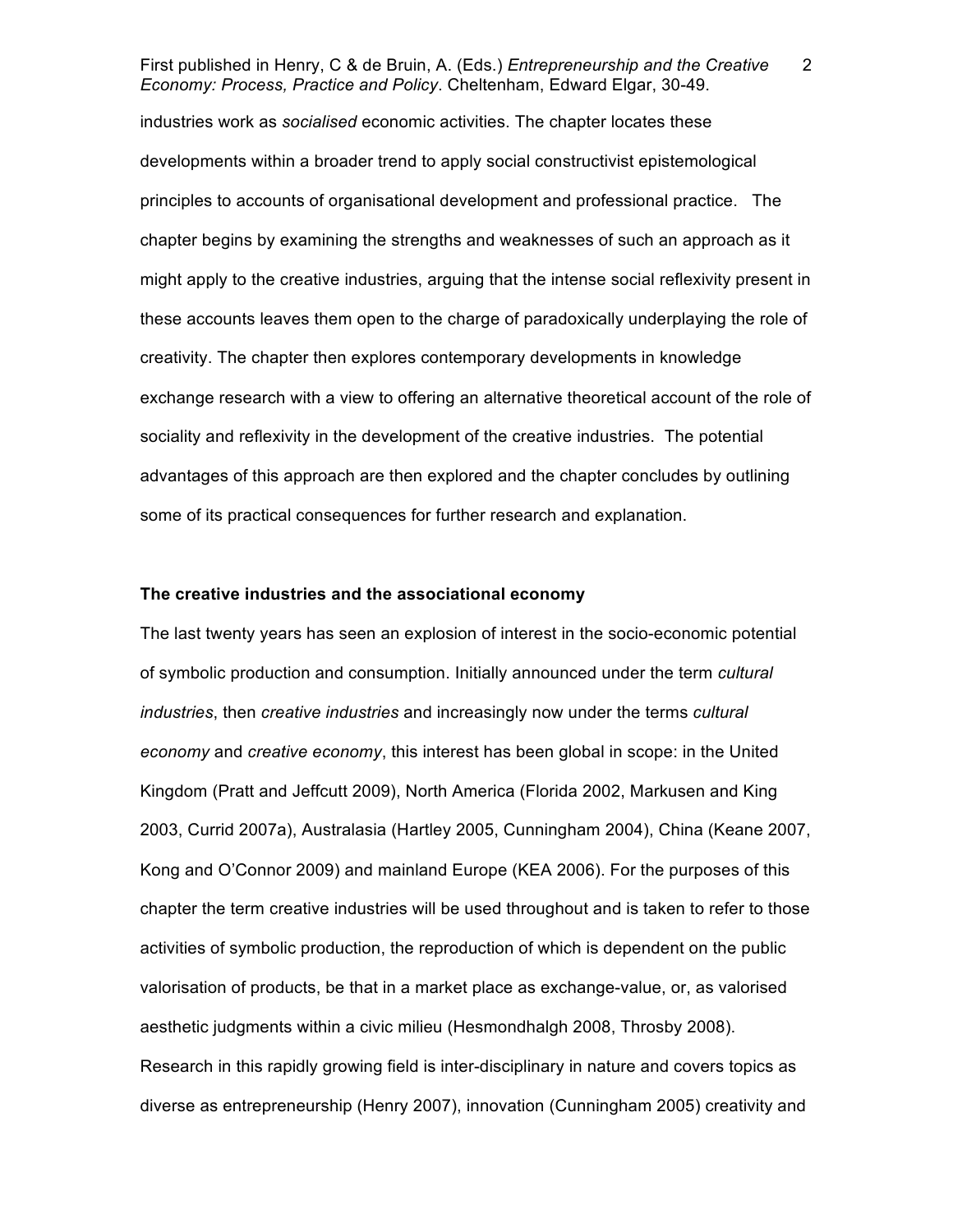spatiality (Scott 1999, Pratt 2000), organisational and market structures (Potts et al 2008), the means and mode of symbolic production (Pratt 2004) and labour market and work patterns (Banks 2006, Gill and Pratt 2008). Although stemming from a wide range of disciplinary bases, this literature shares a common theoretical claim on the explanatory power of the idea of sociality (Lash and Urry 1992; Scott 1999; Kong, 2005).

In general terms, theoretical perspectives that place a central emphasis on sociality typically do so in opposition to varieties of methodological individualism which typically stress the explanatory role of rationally calculating individuals behind social phenomena. Perspectives that place sociality at the heart of their explanations tend to regard social phenomena as the products of the seemingly human predisposition towards interaction – and that there is something importantly constitutive about those interactions. This emphasis on the associative dynamics of the creative industries can be seen in a wide range of contributions and forms of analysis. For example, claims that the creative industries are highly dependent upon lively ecologies of tacit knowledge (Grabher 2002 & 2004); or, that they are especially sensitive to the particularities of place (Drake 2003) or that they challenge the dominant models of linear innovation and knowledge exchange (Crossick 2006), all draw on analyses that foreground the role of association.

The study of entrepreneurship has developed rapidly in the last few years, expanding way beyond the boundaries of business and management studies (Casson 2010). Clearly stimulated by the pressing needs of economies in transition (post-industrial economies seeking new sources of economic activity and heavily industrialised societies seeking sustainable economic activities), theoretical advances have moved ahead within a context of practical application. Innovation studies as an inter-disciplinary field has also moved forward at an urgent rate taking on board social interactivity (Rothwell 1992 and 1994; Dodgson, Gann and Salter 2005), openness (Chesborough, Vanaverbeke and West 2008) and disruption (Christenson 2007; Christenson and Raynor 2003) in the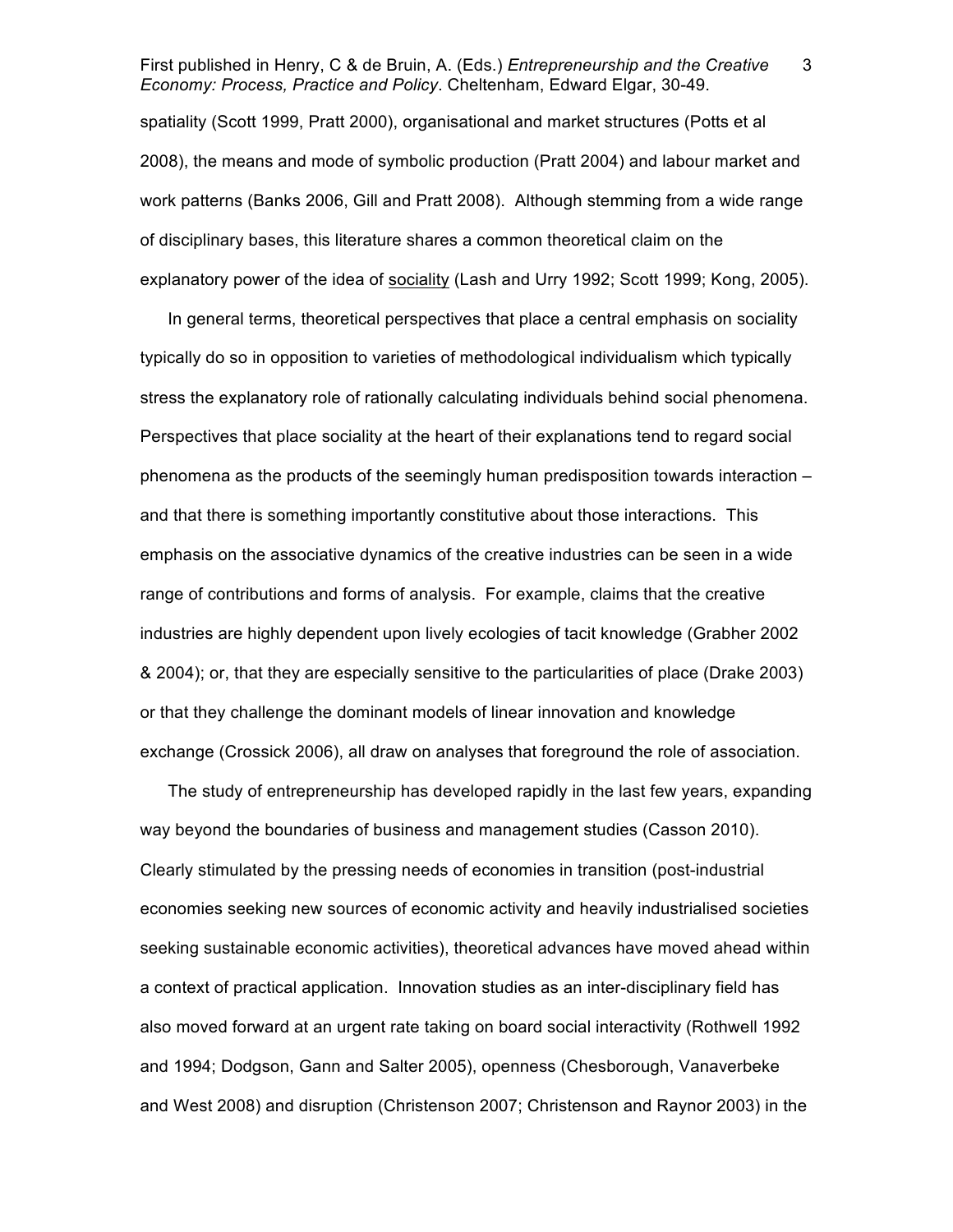formulation of new generations of innovation theorising. Once a comparatively obscure corner of economics and management studies, it has become a major intellectual player – again, closely linked to the real world need for models, paradigms and ideas that can be operationalised either in pursuit of national or regional innovation-based competitive strategies, or, as increasingly the case, internationally significant innovations capable of addressing such global challenges as climate change, security and development.

The study of entrepreneurship in the creative industries has also developed rapidly from a comparative standing start (Caves 2000; Howkins 2001; Rae 2005; Bilton 2007 and 2010, Henry 2007). However, when it comes to innovation, it was only five years ago when one leading writer on the creative industries was able to say: "The creative industries *don't as a rule figure* in R and D and innovation strategies. But they should" (Cunningham 2005, 293). That situation is changing rapidly but not without raising contentious issues. Oakley, Sperry, Pratt and Bakhshi (2008), have opened an important debate about the innovatory capacity of graduates in one of the first studies to link human resource development (in this case higher education) to innovation in the creative industries. And in another contribution on the problematic relationship of artistic practice to innovation, Oakley (2009) has questioned the asocial assumptions that underpin the various attempts to harness the creative industries to the innovation agenda including the Cox Review of Creativity in Business (HM Treasury 2005) and the McMaster Review of the future of the arts funding system (DCMS 2008b). Removing society from innovation makes matters easier to deal with from a policy point of view, but as the sociality perspective would argue, it would also remove innovation from society.

This chapter examines the ways in which sociality has been incorporated into research on the creative industries. In particular it points to the ways in which focusing on the associative character of the creative industries helps to develop non-reductive accounts of their specificity. However, the emphasis on the roles respectively of tacit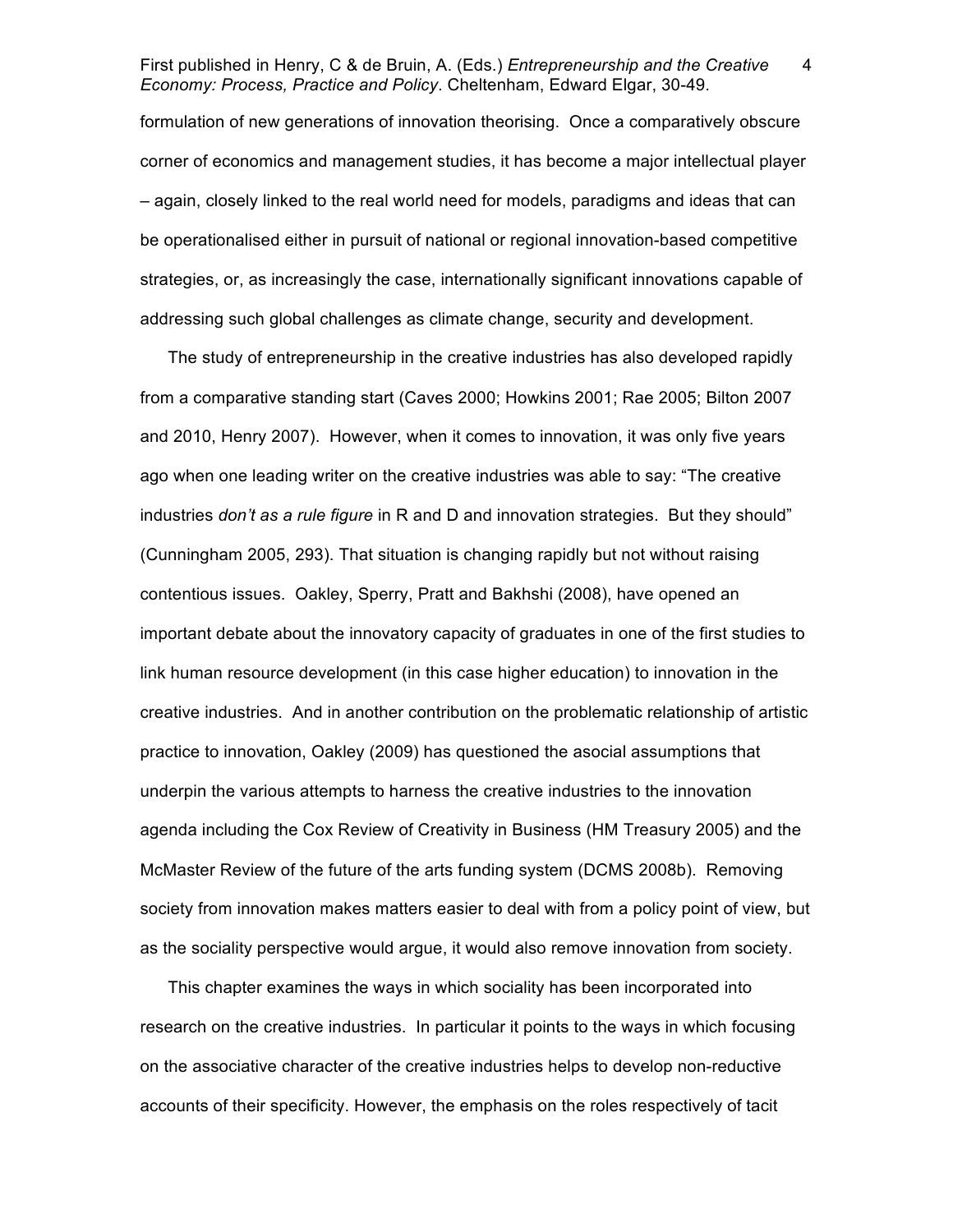knowledge, social milieu and cultural embeddedness tends to point analyses of entrepreneurship and innovation in the creative industries towards social constructivist explanations in which a deep methodological distrust of individual agency is predominant. This distrust is especially difficult to reconcile with ideas about creativity – unless creativity is regarded as a social property (as implied in some versions) and operative in the kinds of ways that might be encompassed by Becker's idea of the 'artworld' (Becker 1984) in which association and membership is bound by a particular 'epistemic culture' (Knorr-Cetina 1999) or resides within a particular 'community of practice' (Wenger, 1998). The argument of the chapter is that the positive emphasis placed upon the associative dynamics of the creative industries as a way of avoiding either reductive individualism or reductive economism has led analysis to favour an oversocialised account at the expense of understanding the dynamics of creativity. It will argue that a socio-cognitive account of creativity complements the associative account of innovation in the creative industries without introducing either individual or economic reductionism.

The structure of the chapter and the detail of its argument proceed as follows. The next section presents a critical overview of the ways in which the specialist research on the creative industries has mobilised the concepts of social interaction and sociality in accounting for entrepreneurship and innovation. That is followed by a section that assesses the limits of these analyses, showing the ways in which they leave important questions about creativity unanswered. That is followed in turn by a section which contains the argument that possible solutions to these problems might be offered by an approach that combines a number of elements: an expanded account of the relevant forms and types of knowledge operative within the creative industries; a socially interactive model of the formation of innovation traditions and, a socio-cognitive account of knowledge exchange as a catalyst for innovation. Each of these ideas and their

5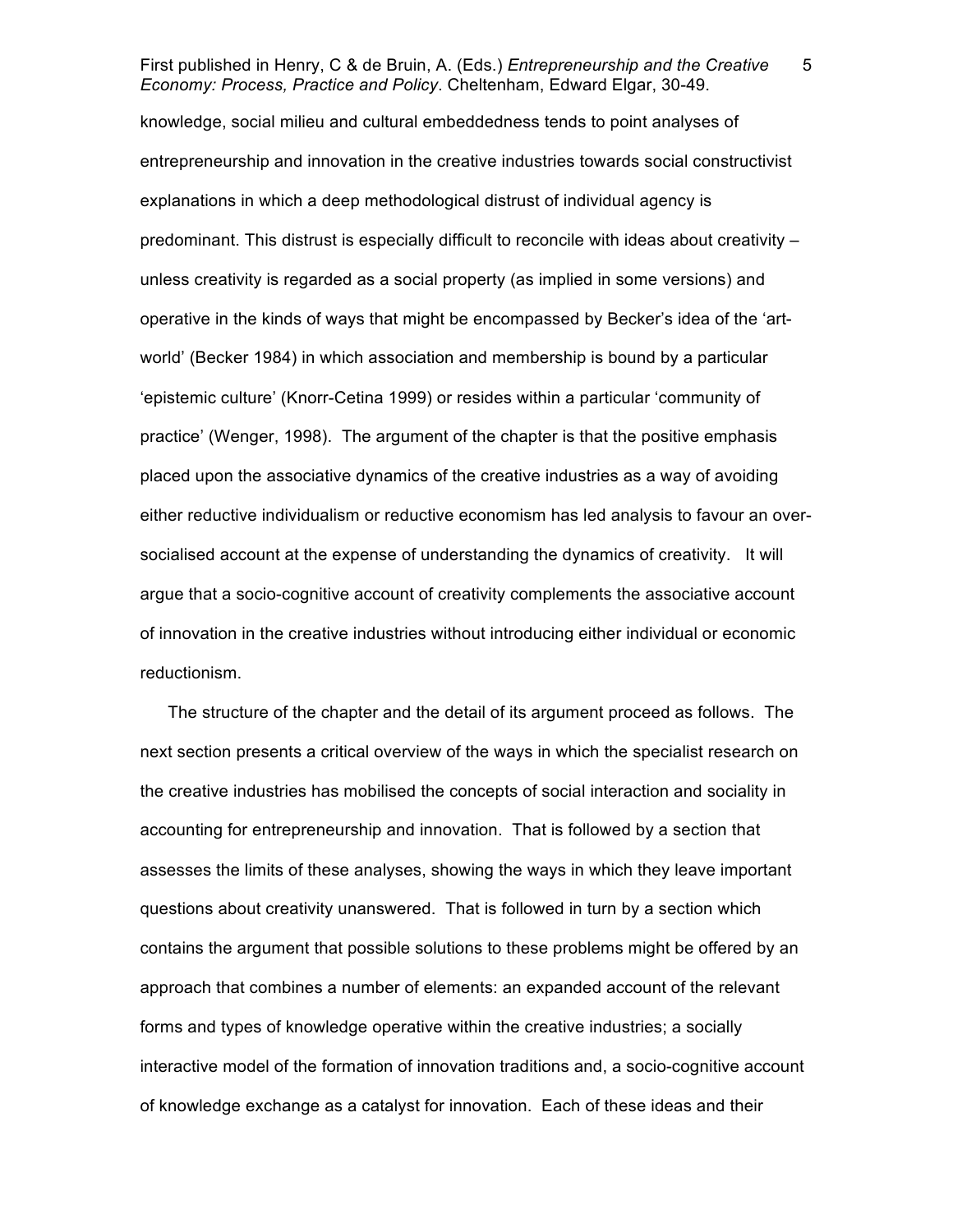respective significance is explained first in turn and then in combination. Whilst the purpose of this chapter is primarily one of theoretical development, it concludes by discussing some of the very practical challenges that may benefit from this theoretical work.

### **Socialising creativity**

The forms of sociality through which the creative industries are reflexively constructed and articulated have been addressed explicitly in the literatures of cultural sociology, cultural geography and regional studies. Kong (2005, 62), building on the work of Scott (1999, 2000) offers a very clear typology of the ways in which sociality and creative production interact. Sociality provides the content and subject matter of symbolic production. Second, symbolic production is social production – we might say with Becker that symbolic production is part of an art-world. Thirdly, symbolic production requires interpersonal norms and values to render it communicable. And, fourthly, symbolic production relies on feedback mechanisms between producers and consumers. This emphasis on the role of social interaction in the creative industries has most recently been worked up into a fully-fledged theoretical account of the creative industries under the rubric of 'social network market' analysis (Potts *et al*, 2008). The emphasis on how the behaviour of the individual subject is reciprocally both *constitutive of* and *constituted by* the behaviour of others (cultural choices, practices, communicated acts of judgment, etc.) in an informational economy, places this analysis clearly within a social constructivist model.

The strengths and weaknesses of this kind of approach are illustrated in the following short reviews of some of the key contributions on two typical topics: sociality and networks and sociality and place.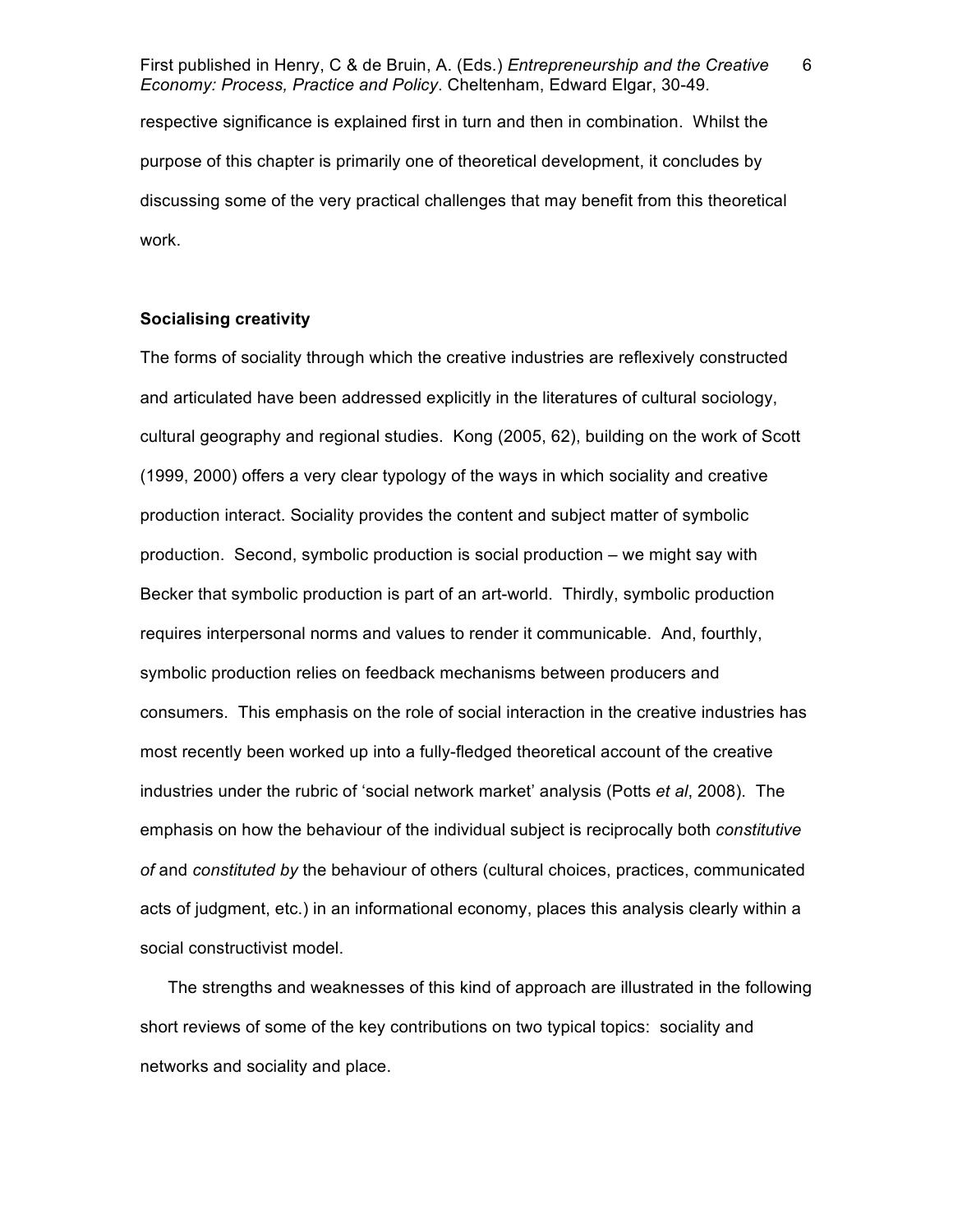### **Sociality and networks**

Perhaps the most obvious way in which social interaction is seen as critical to the way the creative industries work is in the seeking, cementing, developing and exploitation of business relationships. Using ideas either directly inspired by or traceable to the work by Mark Granovetter (1972, 1985) in economic sociology in the 1970s and 1980s, the creative industries have been described as a 'transaction-rich' sector (Wilson and Stokes 2005; Julier 2006), one in which the reproduction of activity is dependent on the constant seeking out of opportunities, prospects and new clients. The enlargement of ones own contacts by networking – the building and subsequent exploitation of the strength of weak ties (Granovetter 1973, 1985) – expands the realm of possibilities and ensures a constant churn of market intelligence, potential collaborators and opportunities. The specific nature of business risk in the creative industries is reflective both of the high level of medium, small and micro-scale enterprise working, but also the existence of a small number of transnational corporations, particularly in media and media-related sectors that have a disproportionate ability to control the market-place, not only for products and services, but also contract and work opportunities. It is also a sector in which there is also a high degree of gate keeping – by large industry players, industry bodies, funding bodies, etc – and in which opinion making and breaking by critics and audiences is absolutely central. The constant leveraging of significant opinion, keeping 'irons in the fire' and being alert to new possibilities is a central part of how risk in an intrinsically high-risk industrial sector is managed. Transaction intensive trading through social interaction is one of the ways in which trust between economic agents is engendered (Banks, et al, 2000, Bilton 1999) and through which creative activities can be sustained and replicated.

However, this emphasis on the networked nature of the creative industries can become circular. These models, developed to address the formation of common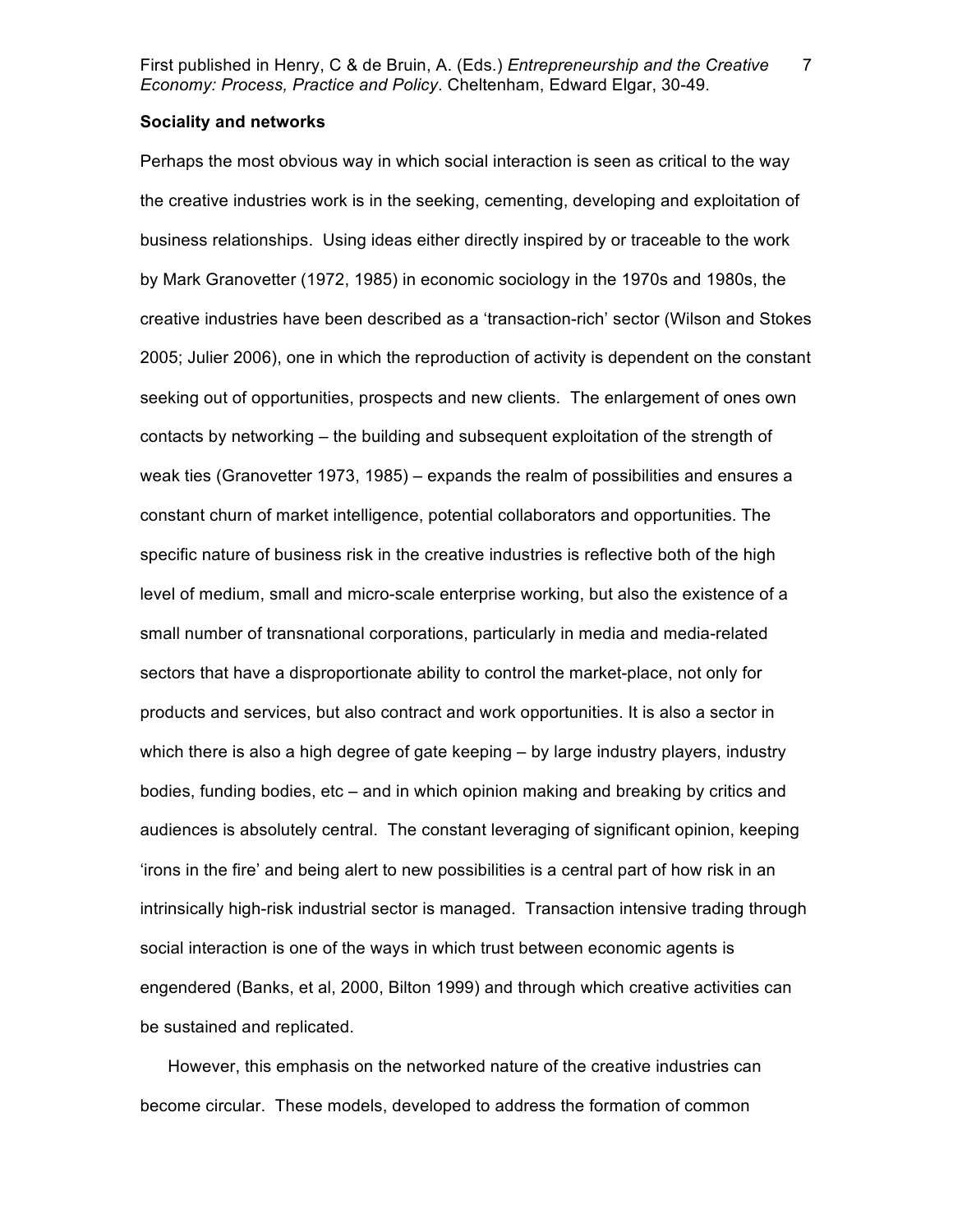practices and epistemic repertoires in a range of professional settings, whilst having a range of advantages, are limited in two important and critical ways when applied to the creative industries. Whilst they are effective at explaining the normalisation of changes within a professional community – expressed as received wisdom, good practice, etc., they are much weaker at explaining the originating innovation and the causes of innovation. This limitation originates from the way that these particular models, in oversocialising creativity and the sources of creativity, distance knowledge development and appropriation from the processes of human cognition. In a piece that resonates with this argument Thompson, Jones and Warhurst (2007) argue that dominant accounts of the creative industries evacuate the space between conception – the development of new symbolic products – and their consumption, leaving a number of important considerations – the organisation of work, management processes, employment relationships – for example, unexamined. This chapter argues that in emphasising the epistemic efficacy of community, the model also evacuates the space in which human cognition and creativity play a critical role.

The second limitation stems from the tendency in epistemic culture and community of practice models to divine professional cultural significance in any form of social interaction, however prosaic or incidental. Whilst this can expose these models to charges of triviality, more importantly, in collapsing the socio-ontological distinction between the interactivity and relationality necessary for social reproduction, they seriously compromise the ability of analysis to account for persistence and change in a given social phenomenon. Paradoxically, as we shall see from the next discussion, given the emphasis these accounts place on the role of tacit knowledge, the absence of relationality – the precondition for tacit efficacy – coupled with an aversion to the cognitive, undermine any effective account of tacit knowledge.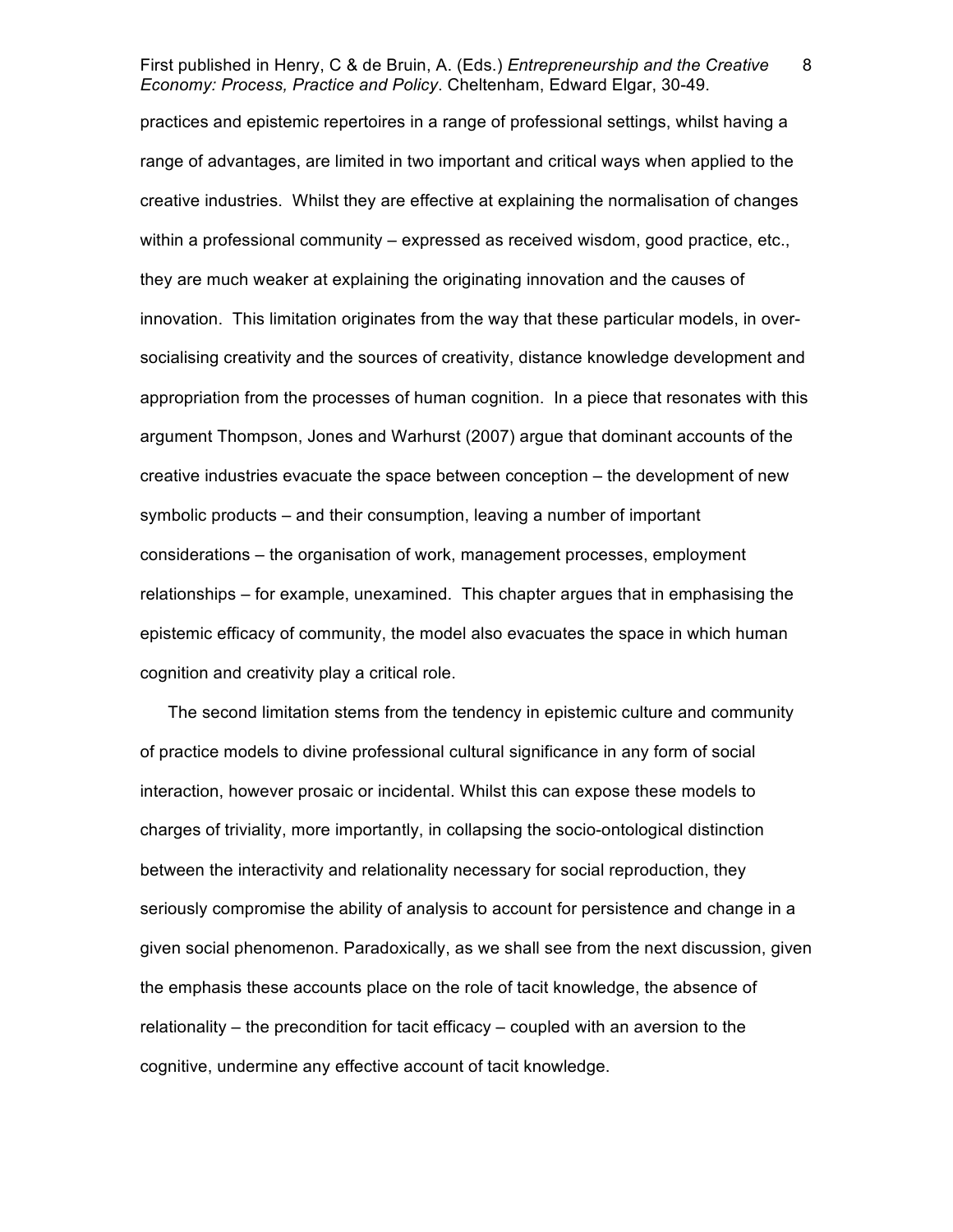### **Social interaction and place**

The second area in which analysts have identified a particularly important role for social interaction is in the association of creative production with place. Central to this is the notion that the relationship of individuals to each other is mediated by place – a definite sense of spatiality and its extension, and vice versa, individuals relate to place via their social relationships, most readily felt in the tacit knowledge that is shared between inhabitants of the same networks. How one feels about a place – a city or town, district, neighbourhood or quarter for example, – is an essential component of the creative identity one needs in the currency of the creative market-place. How that is manifested is described in the literature in a number of different ways, but they all point to the same central idea – that is, that place and creativity are mutually energising. This has been expressed in a number of ways including the idea of creative cities (Landry and Bianchini 1996); occupied by a creative class of socially interactive professionals (Florida 2002); the idea of the creative milieu (Tornqvist 2004) and most commonly now the sense of a 'scene' or 'buzz'. Whilst these ideas can seem ephemeral to a point beyond analytical coherence (Markusen 2003), what underpins them is the sense that a transaction intense industry thrives on the constant turnover and circulation of information, opinion, rumour, gossip, in key social arenas of interaction: events, parties, launches, first nights, premiers, exhibitions, gossip columns, internet sites and blogs.

However, this insight has developed beyond what could be described as a way of doing business to becoming the business in its own right (a further instantiation of Thompson, Jones and Warhurst's critical observations). In a series of papers and a book-length contribution, Elizabeth Currid (2007a, 2007b, 2007c) describes how the creative production of New York has become an extension of the intense networking activities that characterise the creative industries there, the art and fashion markets in particular. In this context, business efficacy is seen less as the realisation of a business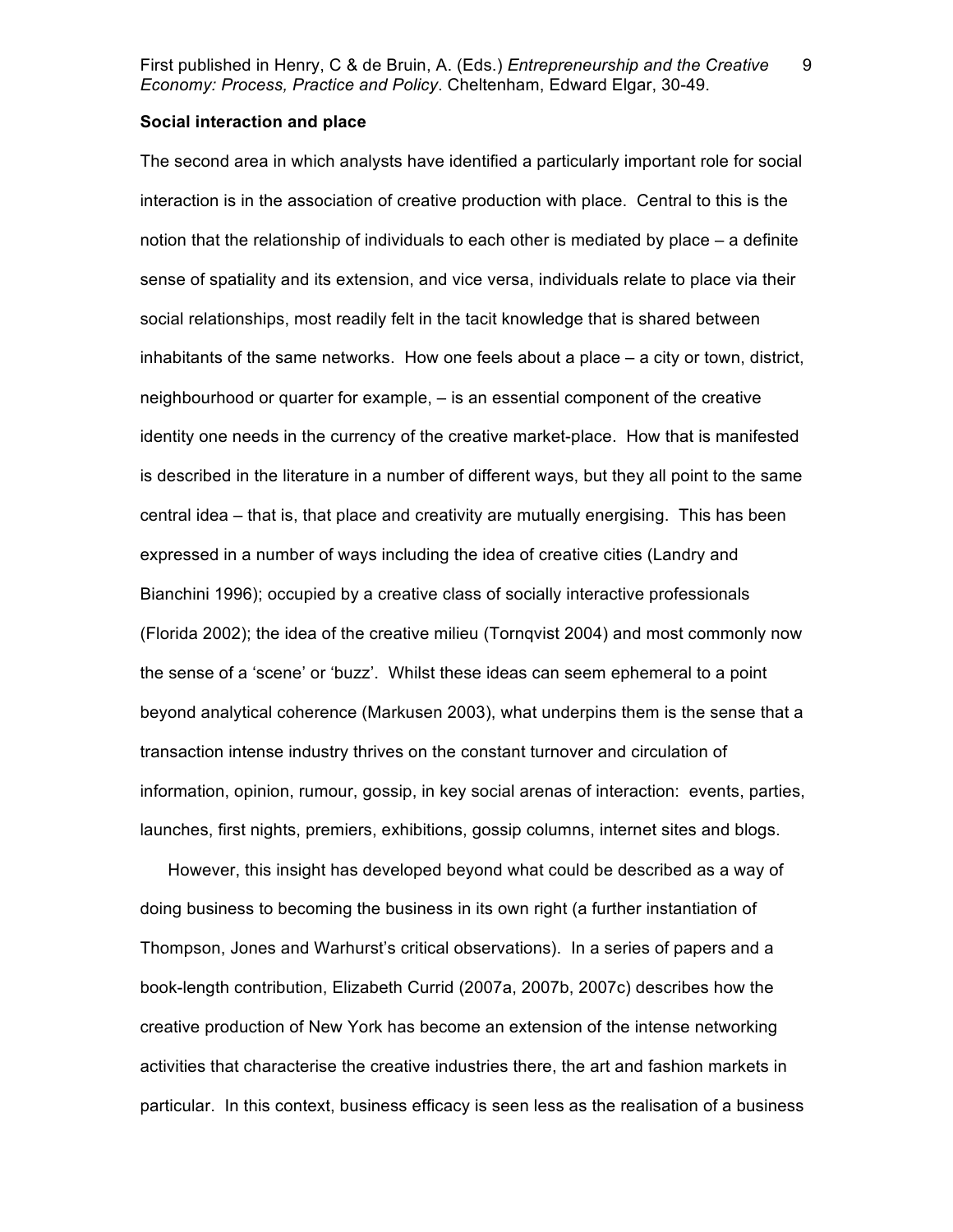idea, but as the product of immersion in a particular 'scene', with its own characteristic 'buzz'. The attractions of this type of argument are clear. From a policy-makers point of view such arguments offer positive affirmations of local creativity – possibly attracting more to the locale by creating an attractive sense of identity and its related visibility. In a paper that is sympathetic to the forms of analysis offered by arguments about 'buzz', Asheim, Coenen and Vang (2007) argue that this emphasis on such evanescent activities should not however, over-shadow important consideration about the knowledge-base that underpins the development of an industry in a given place. 'Buzz' may be an important way in which short-term market knowledge (contract opportunities, professional reputations, 'inside knowledge') is circulated and acted upon, but it doesn't necessarily explain how or why a particular industry develops in a given location, or provide any sense of how it may develop over time. The importance of the particular nature of the knowledge-base underpinning particular kinds of industry becomes important in a later part of the chapter.

The emphasis placed on sociality, especially that concerned with intense social interaction, can provide a rich insight into the habitus of the creative entrepreneur and creative practitioner (Banks et al 2000), but stepping back from the immediacy of those activities, it is difficult to see how it can account for the development of creativity in a given context. The next section will argue, drawing on Asheim, Coenan and Vang's argument that this requires an understanding of the knowledge-base from which creative industries activities draw, and further, the forms of knowledge exchange which realise that creativity.

### **Sociality, creativity and innovation: a critique**

Whilst the critical literature on the creative industries has readily advocated the role of social interaction in the production and reproduction of the creative industries, it has two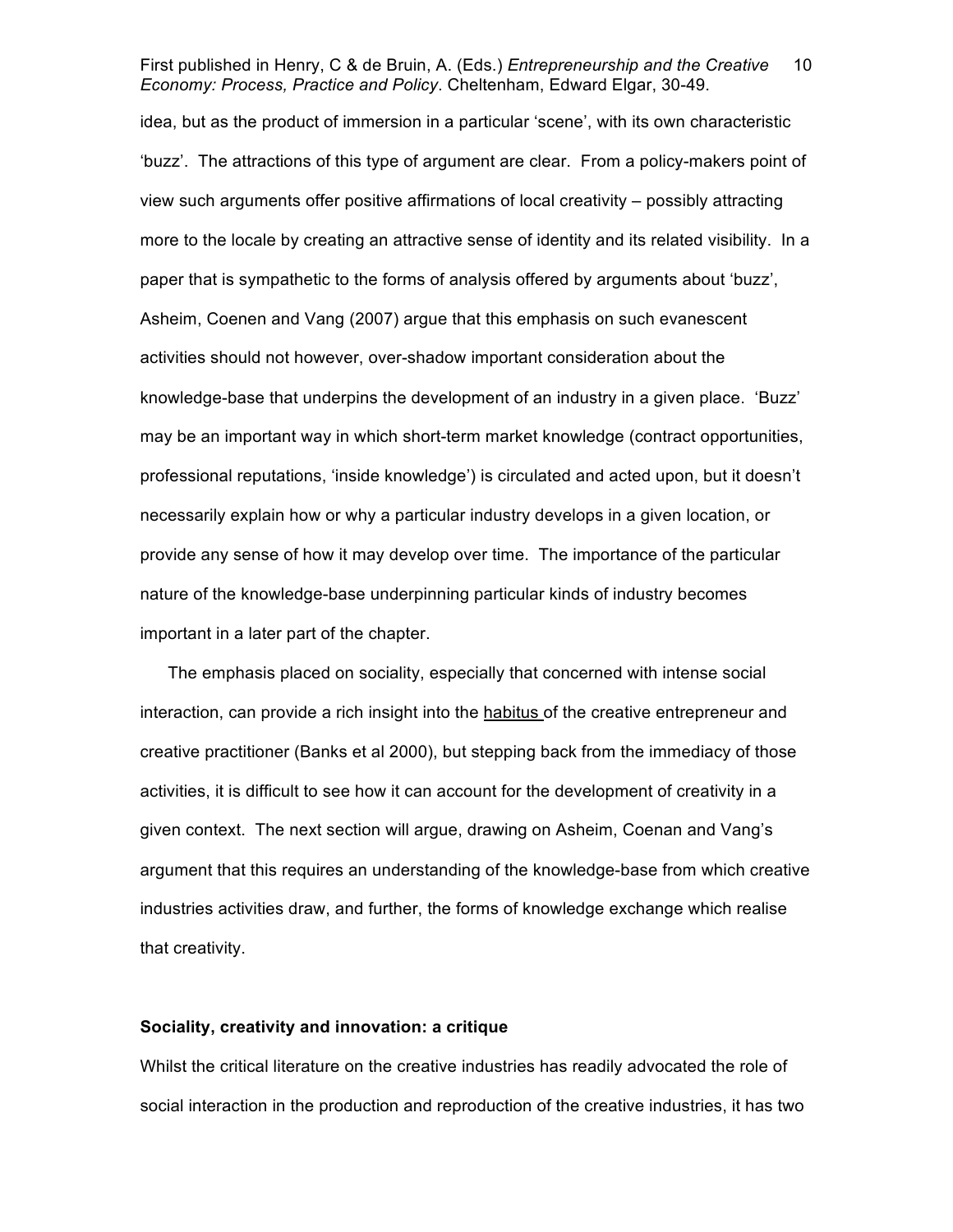conspicuous problems relating to the locus and nature of creative agency. First, it is difficult not to conclude that the concept of social interaction has undergone extensive dilution, in which even the most fleeting or temporary interaction becomes invested with significance. It is not too difficult to see how a mass of interactions could induce a sense of the importance of interaction *per se*. It is then not too difficult to make the jump to the idea that it is interactivity itself that motivates creativity, thereby diminishing the role of agency within the creative process. Secondly, this emphasis on social interactivity points towards the kinds of social constructivist epistemologies that have become dominant in organisational and professional studies, and which, arguably can now be seen routinely at work in studies of the creative industries. Within these models – the notions of epistemic culture (Knorr-Cetina 1999) and community of practice (Wenger 1998) come specially to mind, but also within the recently developed social network market approach (Potts et al 2008) innovative agency can be vested in the norms and practices of an interacting community, with such norms and practices becoming the heritable habitus of its members. Again creative agency is assumed by the social. The emphasis these models have on the social construction of professionally relevant knowledge places constraints on accounting for innovation in the creative industries, arguably, at best marginalising it to the periphery of analysis where it can be dealt with either as a psychological or aesthetic given, or at worst, evacuating the concept altogether. These models also tend to privilege the idea of the professional community as a consensus-seeking community, possibly even one subject to some degree of closure, thus creating little space for innovation based on open-ness or even the considerably less predictable effects of disruption.

Does this mean therefore, that if creativity is to be acknowledged we have to fall back on older ideas about creative individuality? This has certainly been argued as a consequence of at least one particular definition of the creative industries that has been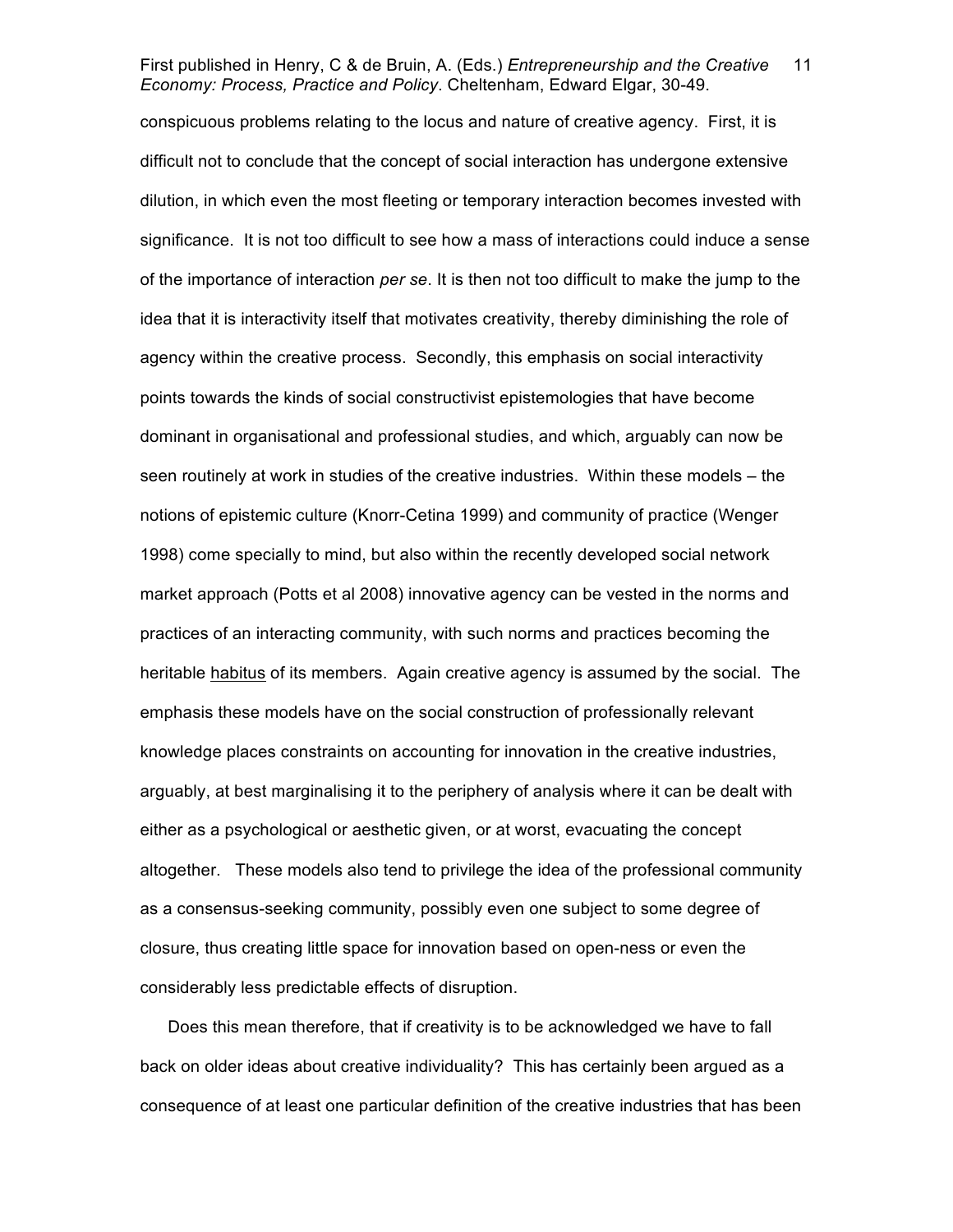in widespread use. Garnham (2005) observed that the particular definition adopted by the UK Department of Culture, Media and Sport with its emphasis on individual skill and talent couldn't help but reinforce old-fashioned ideas about the relationship between artistic agency and subjectivity, in effect, in the terms of this chapter, placing creativity itself beyond the realms of investigable innovation. It appears therefore that, to the extent that we wish to maintain the idea of creativity as a socialised acquisition, we appear to be forced into surrendering creativity to the reflexes of symbolic economy of meaning making (Lash and Urry 1993; Hesmondhalgh 2008). On the other hand, should we wish to maintain some meaningful sense of individual creative agency, we appear to be condemned to the narrow and one-dimensional view of creative subjectivity (Garnham 2005).

There is a challenge therefore to account for creative agency within the creative industries without falling into old-fashioned dualistic analysis: that is creativity being seen as either a uniquely social or uniquely individual acquisition. There is however, a contemporary literature – allied closely to both innovation and organisational studies that may offer a useful way through this challenge. Contemporary innovation and organisational studies have increasingly focused their attentions on knowledge transfer as a social process. The process of knowledge transfer, it is argued, is a key process enabling variously innovation, organisational adaptability, efficiency, the circulation of market knowledge, and so forth. Central purposes in this literature are the exploration of the interactive dynamics of knowledge production; the mediating role of social interaction; the integrative role of knowledge exchange, and, the social processes by which new knowledge is embedded and subsequently challenged and transcended.

To that extent it can be easily assimilated to the social constructivist accounts as an explanation of the mechanisms of knowledge circulation processes in the reproduction of organisational and professional cultures. And indeed, this is how it is often seen, with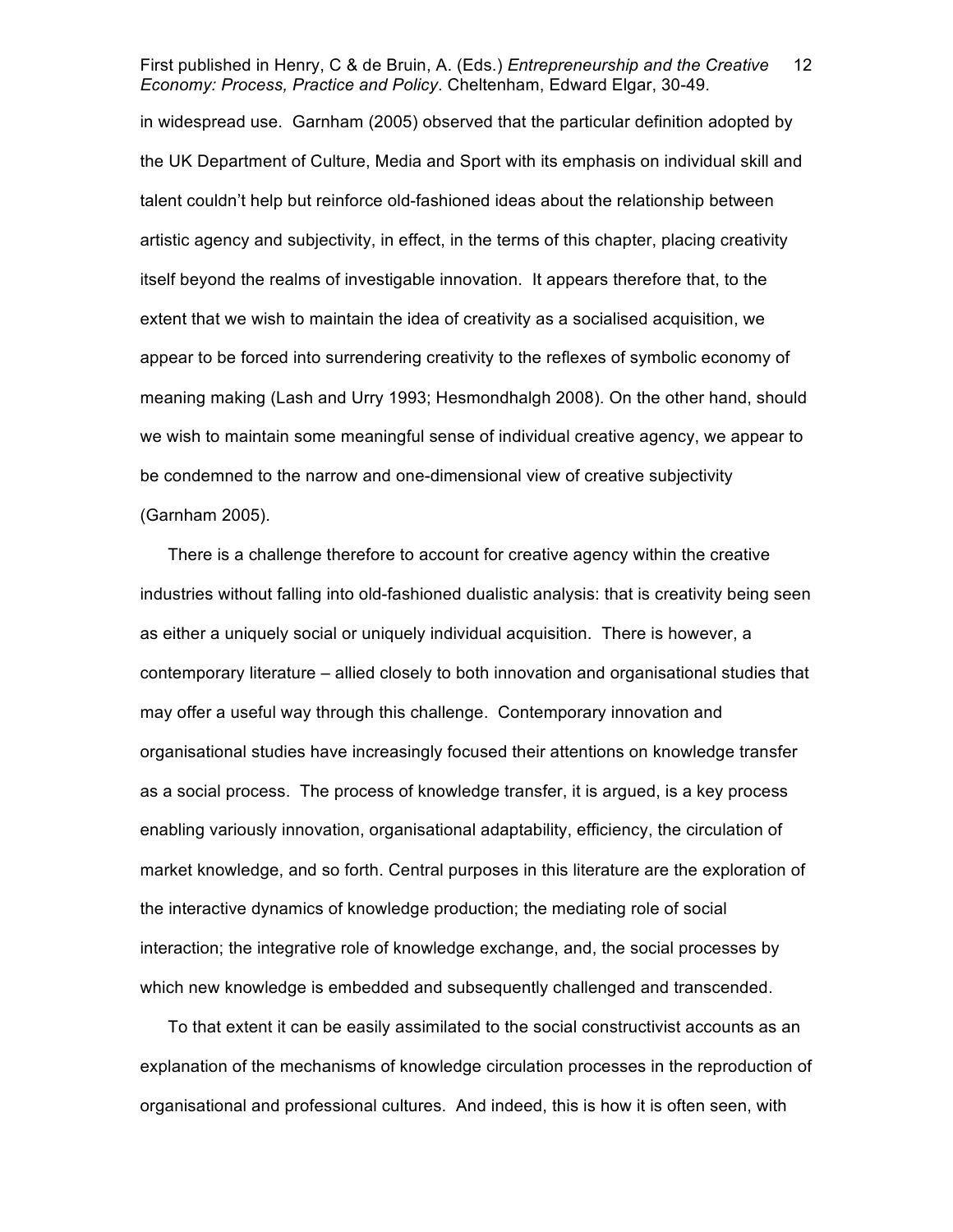practical initiatives being designed to assure the most efficient circulation of knowledge within an organisation or professional community. This has been seen most recently, for example in efforts to promote knowledge circulation between universities and potential users of knowledge in industry, government and the third sector.

However, recent critiques within the knowledge transfer literature show a growing dis-satisfaction with social constructivist accounts and a re-focussing on knowledge, the conditions of its production and its circulation. The next section explores a range of this literature and considers the potential for developing an account of creativity and innovation in the creative industries that can maintain the insight developed in the sociality literature, but without relinquishing the efficacy of creativity to sociality *per se*.

### **Sociality, creativity, innovation and knowledge**

At a meta-level this debate centres on one of the seminal problematics of social science - how to provide an integrated account of the relationship between micro-interactivity and macro-structural efficacy without falling into either dualism and/or determinism. Epistemic culture and community of practice models presume a consensus-seeking community and therefore deals with this problem by arguing that the operative agency is, in effect, the community itself. The creative industries superficially exhibit such tendencies, but the core activity is driven by a non-trivial sense of novelty. The very nature of the activity constantly threatens the integrity and stability of the community, even, as the pervasive sharing of digital music files illustrates, to the point of threatening the community as a whole. The challenge then is how to account effectively for creativity and innovation in the creative industries in a way that can allow for the integrative role of social interaction without reproducing the limitations of the social constructivist model.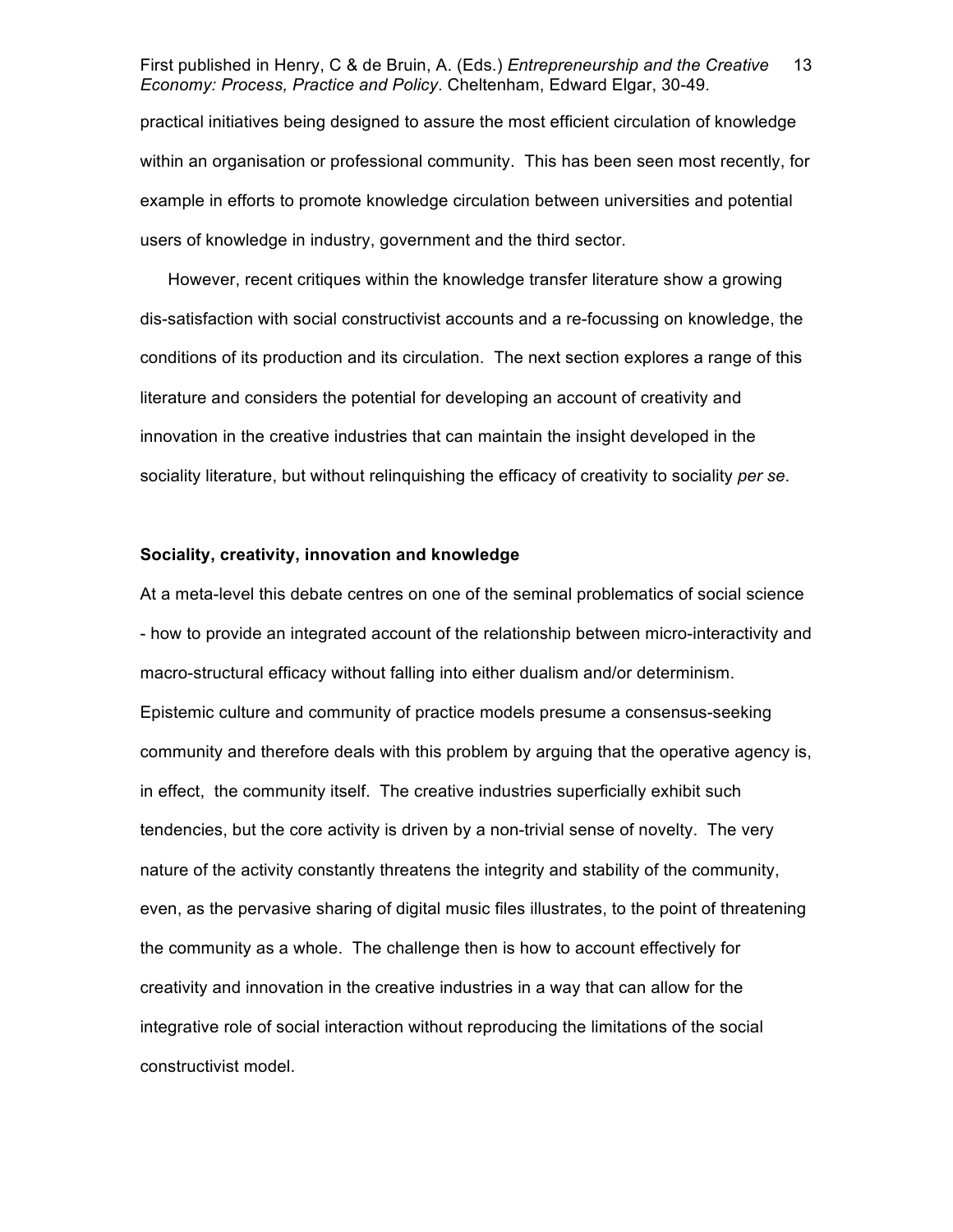The argument of this section is constructed from three insights each of which will be explained in turn before assembling them into a putative account of innovation in the creative industries. The first is Asheim *et al's* (2007) insight that sociality matters because of the particular type of knowledge-base that underpins innovation in the creative industries. This in turn calls for an approach that is capable of combining the cognitive – knowledge - and the social – the context of its creation and application. Recent trends in the knowledge transfer literature have returned to the importance of making this connection. Here the section draws on the work of Nightingale in the 1990s and the idea of the 'innovation tradition' as a way of mediating the macro and micro perspectives. Nightingale's approach reinforces the role of cognition which is a point taken up by Ringberg and Reihlen's work from 2008, these can be combined in a putative socio-cognitive account of the knowledge exchange process as a knowledgeconstituting process.

Asheim et al (2007) point to the essential but differential role of sociality in a range of industries. However, they develop this insight by offering the view that sociality plays different sorts of roles, to differing degrees according to the specific epistemological character of the knowledge that underpins different industrial sectors. Their account differentiates the 'symbolic' knowledge base of for example, the creative industries from the 'scientific' knowledge-base of, say the life-science industries, or the 'analytical' knowledge-base of the engineering industries. As they, following Brink et al (2004) explain: "A 'knowledge base' refers to the area of knowledge itself as well as its embodiment in techniques and organisation" (Asheim et al 2007, 660). This idea neatly captures the sense of how knowledge can be thought of both as a body in itself, but as also subject to necessary processes of embodiment – which are evidenced both in technique and in organisation – both of which in turn are socially mediated. Their argument concerning the specific character of the knowledge bases thought to operate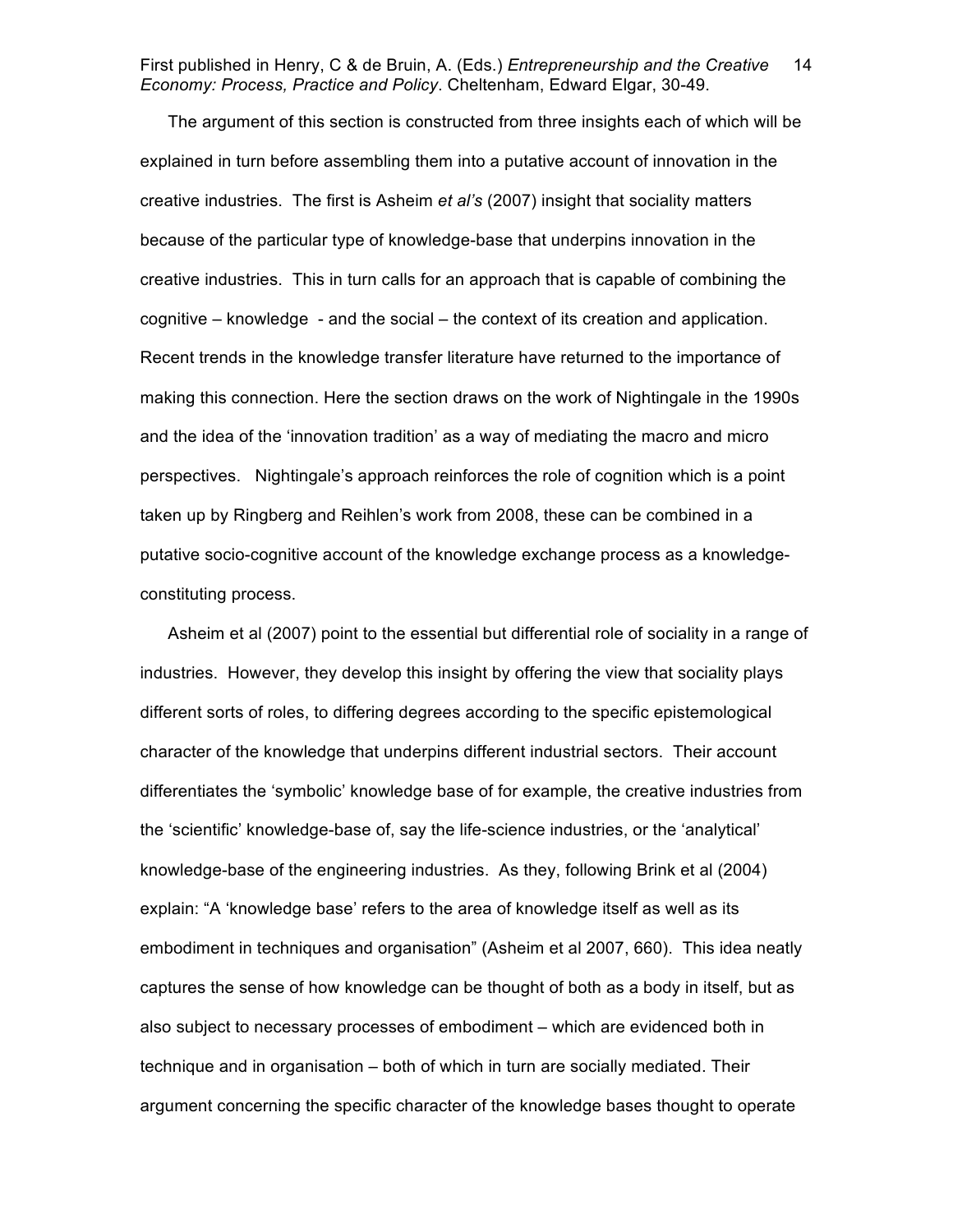in different industrial sectors is not important for the argument here (although some readers might question the extent to which their characterisation of the symbolic knowledge base is accurate). However, what is important is the implication of their analysis.

Innovation studies, as an inter-disciplinary field of inquiry has sought to re-consider the relationship of tacit knowledge to innovation processes by developing an integrated account of their cognitively embodied and socially embedded nature. Such an account of creativity and innovation has a number of distinct advantages over its social constructivist rival. Where the latter posits creativity as an immanent quality of social interaction, the former can account for it as both individually developed acquisition – through practice, learning, skills development – in other words through processes of disciplined embodiment, and, in the formation of organisational knowledge as a heritable and transmissible social acquisition. There are important and well-recognised consequences, epistemological, explanatory, ethical and political at stake in the development of such an account. At one level they provide an important counter-weight to current time-space compressing, weightless (ie, immaterial) accounts of creativity, at another, they restore creativity to its proper place at the conjunction of human agency, social structure and their spatial extension. The growing interest in craft and skill, in path-dependent technological choices, and in, the apparent 'stickiness' of creative talent to place can all be cited here as examples of the ways in which accounts of creativity and innovation in the creative industries can benefit from such analysis. However, we need to be able to see how the cognitive and social dimensions can be brought together. A possible route into this is through a critique of the linear positivist model, a critique that has been mounted robustly in recent years.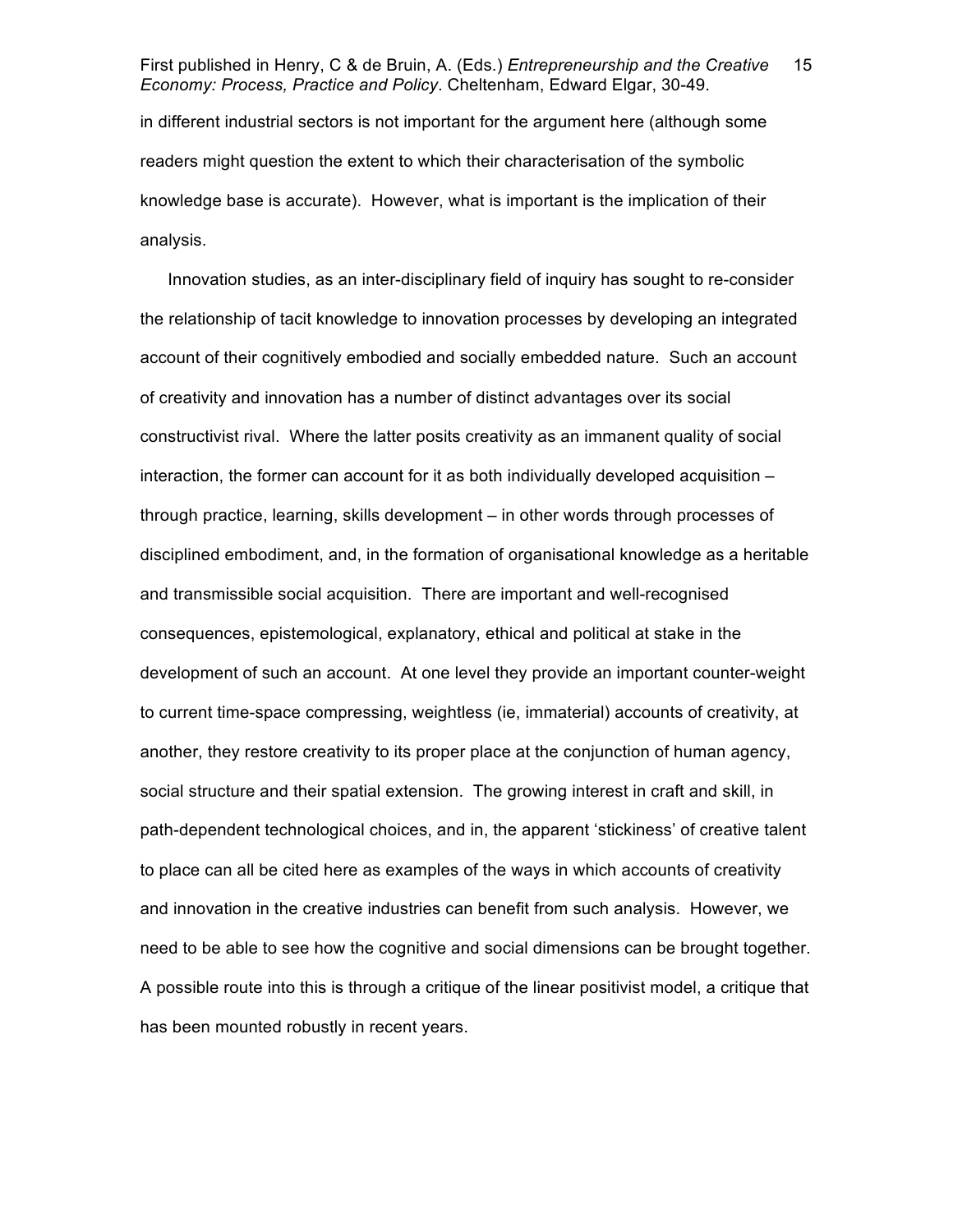In a paper published in 1998, Nightingale noted how the positivist, linear model of innovation was wholly inadequate to the task of dealing with the complexities of actual innovation. He demonstrates how, confined to a highly simplified information system approach, the linear model based on the radical separation of knowledge production activities from application or development can only deal with the sociological fact of path dependency or 'stickiness' as either market failure or informational inadequacy. Current attempts to promote the development of the creative industries tend to make the same assumption in their reliance on information and network dissemination initiatives. To deal with the complex, iterative nature of innovation Nightingale proposed a model based on three insights. The first and critical one for our exploration is the restoration of the humanly cognitive to the account of creativity. Cognition in this context rests on the existence of a pre-learned human capacity to recognise patterns. Pattern recognition and transference can be subsequently developed and refined through cognitive development, socialisation and education. Such pattern recognition can also be borne by social networks as that knowledge which is tacitly understood and accepted (cf Asheim et al 2007 for a similar account). The second element regards knowledge as the social practice of mapping and codifying patterns. A wide range of accounts of cultural knowledge – structuralist and ethnographic accounts come to mind most readily – point to the basic model of pattern recognition and its ability to be communicated. The third element rests on a specific account of technology as a function-driven endeavour, that is, the functions of technology are not intrinsic to the particular apparatus of technology but are implicit in the tacit knowledge base – ie, pattern recognition processes – by which solutions to one sort of problem are transferred and translated to another. This is the basis for innovatory potential.

The distinction between knowledge and technology is important for understanding why it is incredibly difficult to trace the direct relationship between for example, specific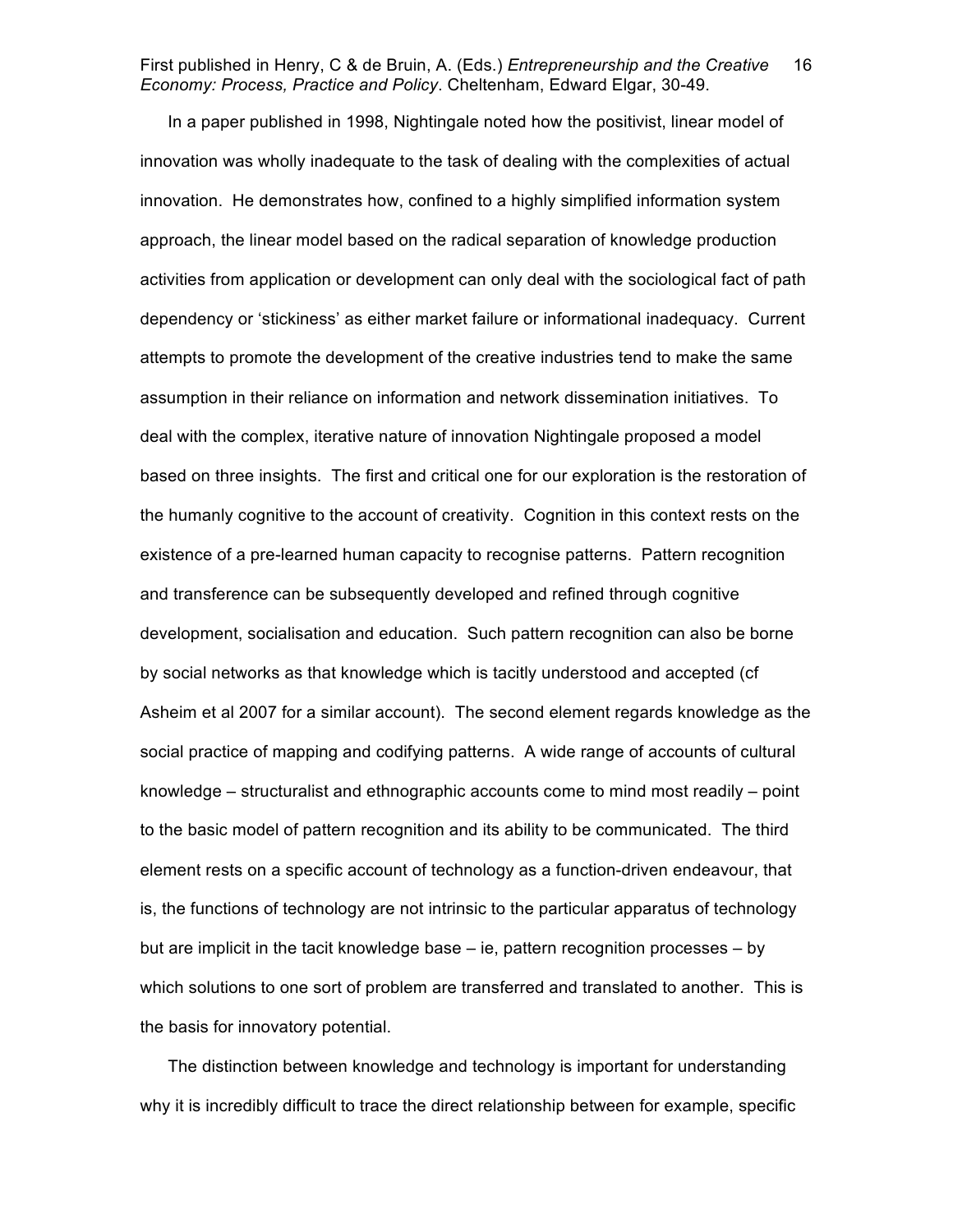scientific endeavours and technological development. There may be indirect and multiplex relationships but these are difficult to describe, impossible to predict and largely beyond meaningful quantification. If we are to account for innovation we need to develop our understanding of the ways in which tacit knowledge from practice and reflection are both embodied in the cognitive processes of individuals, but which also crucially form the basis of what Nightingale describes as innovation traditions. Such traditions provide the localised repertoire of tacit knowledge accumulated within a given social and spatial context and within which individuals develop their own creative repertoires.

Such interactivity presents a question about the precise mechanisms by which this is effected. The concept of knowledge exchange has been developed over a period of some thirty years or so to account for the means by which tacit knowledge is both accumulated socially and rendered accessible individually. Nightingale's distinction between cognitively embodied knowledge and socially embedded knowledge can be elaborated further by drawing upon the work of Ringberg and Rheilen (2008) who concentrate on the forms of knowledge exchange and their outcomes. They argue that current understandings of knowledge transfer are too closely wedded to a perspective of knowledge as categorical information. This perspective is evident for example in accounts of knowledge transfer such as that offered by the Organisation for Economic Cooperation and Development in its Frascati Manual (OECD 2002). In this model knowledge is seen as the product of verified basic research (verified, that is, through for example peer review processes). Such knowledge is turned into information (through publication) and is then subsequently circulated. Knowledge transfer is then seen as the specific means by which such codified and categorical knowledge is transferred between different domains, for example, between a university research laboratory and an industrial application. The matter of how knowledge is transferred between domains can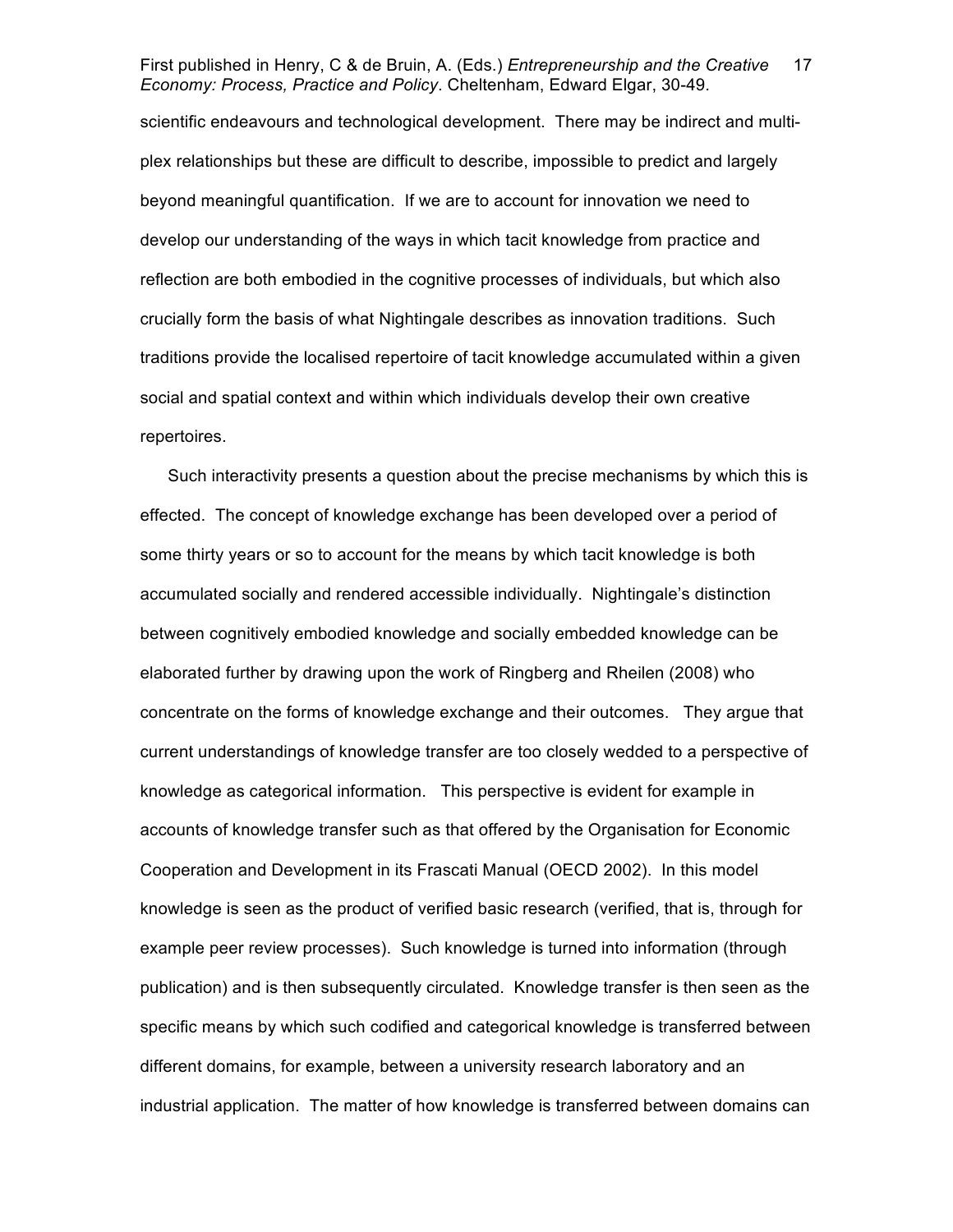then be attributed to the routine norms and rules that obtain within the epistemic culture of a given community of practice.

Ringberg and Reihlen argue that this model leads to two specific limitations in traditional understandings of knowledge transfer. Firstly, it unnecessarily restricts what counts as knowledge within the innovation process. In its place Ringberg and Reihlen offer a spectrum of possible forms of knowledge that vary according to their respective degree of categoricalness and reflexivity. This greatly expands the range of forms of knowledge that might be considered here, including tacit knowledge. Secondly, it overestimates the role of environmental feedback in the protocols that govern the interpretation and application of knowledge. This observation is based on their specific account of the combination of cultural (ie., public) and private models that regulate the conversion of information into meaningful knowledge – that is knowledge with a specific efficacy in a given situation. Ringberg and Reihlen posit three arguments in the development of what they call a socio-cognitive account of knowledge transfer. The first, and highly redolent of Nightingale's account, is the view that social constructivist accounts of knowledge fail to take adequate account of both the private and cultural models by which individuals de-code the data of their sense-experiences. Such decoding is always provisional with varying degrees of tentativeness ranging from the categorical (i.e., knowledge which is largely taken for granted, assumed) to the reflective (i.e., knowledge that is open). Therefore knowledge exchange is primarily not to be thought of as the transmission of ready-made codified knowledge but is primarily a site of provisionality in which the cognitive feedback of environment plays a key but not overdetermining role.

When social interaction is brought into their account of the knowledge transfer process, four possible outcomes are suggested. They illustrate this by mapping possible outcomes onto axes oriented from north to south, high social interactivity to low social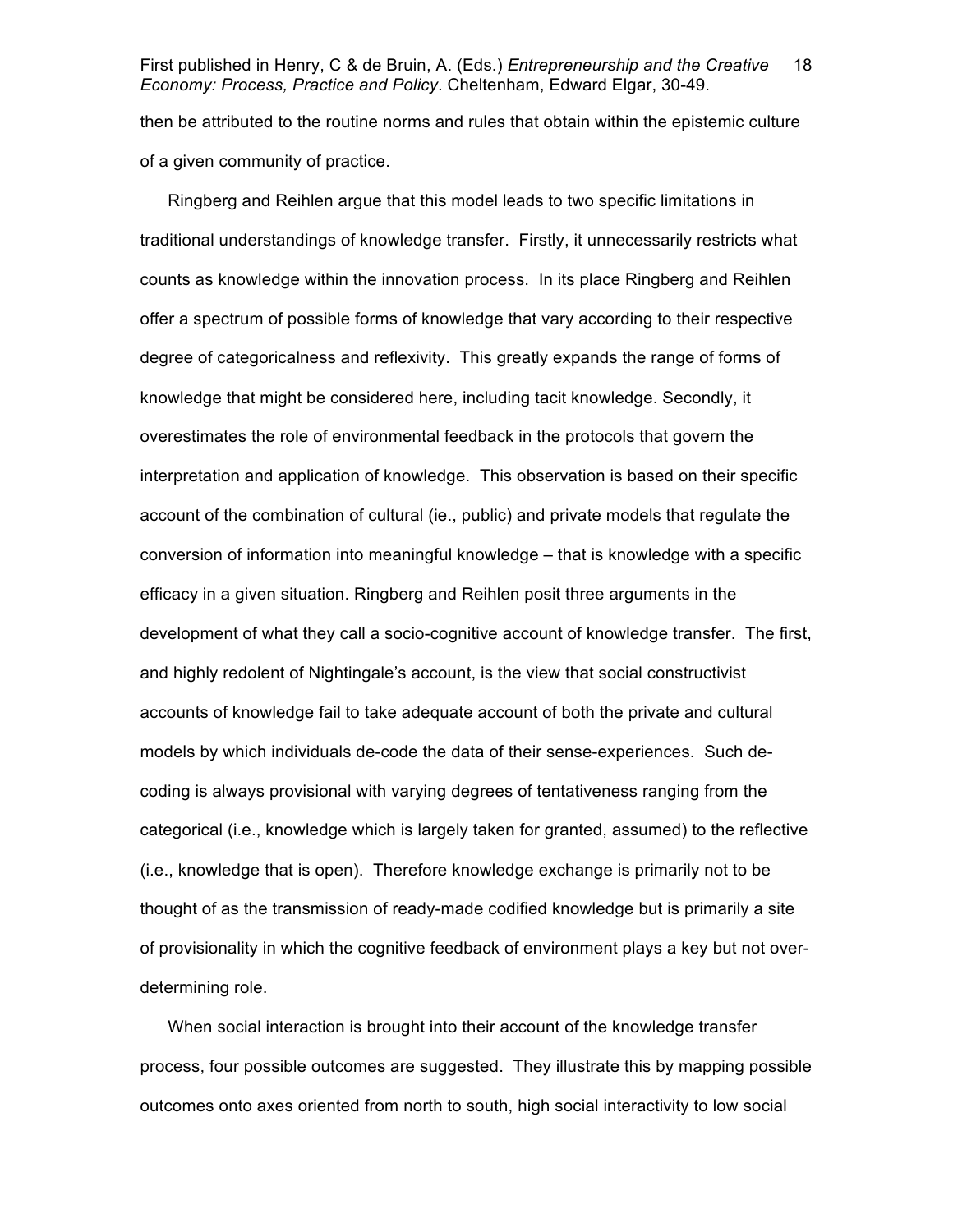interactivity, and from west to east, reflective thinking to categorical thinking. Four types of knowledge outcome can be identified. The upper-left quadrant combines high social interactivity with a high degree of cognitive reflection, resulting in a high degree of what they describe as knowledge negotiation. This type of model assumes a high degree of interactivity between different private and cultural models where social agents are engaged in a high degree of negotiation. It is typical of the types of knowledge exchange required *between* different social and professional groups, for example, where collaboration is being conducted on an inter-disciplinary or multi-disciplinary basis. The upper-right quadrant combines a high degree of social interactivity with what for the time being constitutes seemingly settled categorical knowledge. This is typical of the knowledge processes most closely associated with for example the community of practice model. Outcomes are more or less scripted by the shared and assumed categories that operate within a particular community. Such forms of knowledge transfer may bind one community together, but they are equally likely to inhibit exchange between different social and professional groups (one might want to consider the academic community here). The lower-left quadrant combines both low social interactivity with categorical knowledge resulting in a category of knowledge exchange that Ringberg and Rheilen describe as stereotypical knowledge, that is knowledge which has become routinised and requires little negotiation – knowledge which is not untypical of large bureaucracies in which low social interactivity coupled with an unreflective approach to knowledge results in little knowledge development. The fourth quadrant, at lower-right combines both a high degree of reflection, i.e., intense reflection on private and cultural models with low social interactivity. This produces forms of knowledge that step outside of those that are currently socially sanctioned and maybe that which challenges accepted wisdom.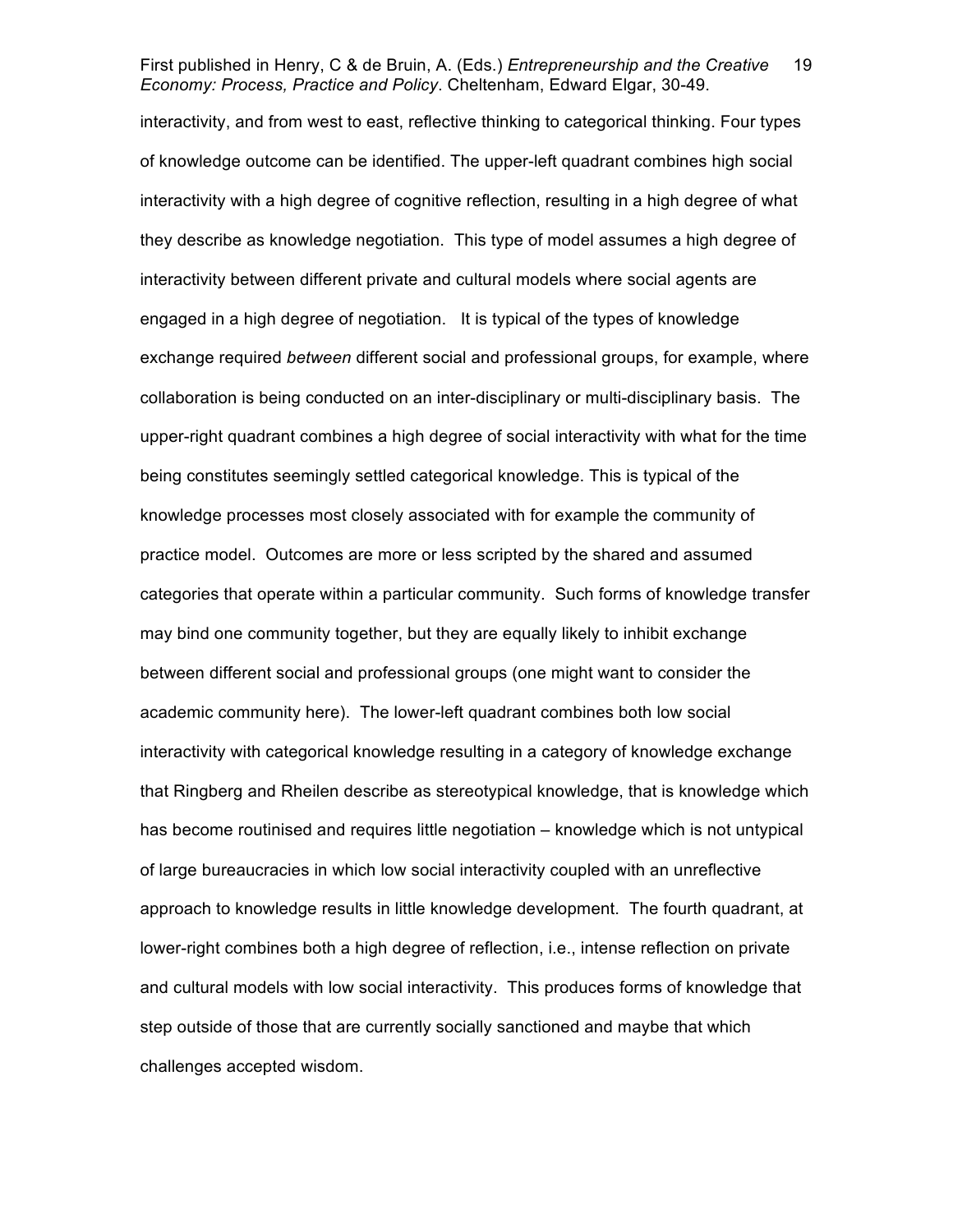How might this apply to processes of innovation in the creative industries? By focussing on private and cultural models of interpretation, the model restores the processes of individual cognition to the process of innovation itself. It allows analysis to break out of the idea of innovation in the creative industries as simply the re-cycling of an existing cultural repertoire. However by cross-referencing degrees of cognition – from the reflective to the categorical – with degrees of social interaction it not only provides a framework for a much more nuanced account of creativity but also points out the limitations of a uni-dimensional account of sociality. This lends theoretical support to Nightingale's idea of the 'innovation tradition' (Nightingale 1998) as the enduring context within which knowledge is created, embodied and absorbed into the repertoire of tacit knowledge.

One implication of the kind of conclusion offered by Ringberg and Reihlens argument is that innovation processes cannot be attributed either to the working out of a wholly social logic of innovation (innovation as a structural feature of social processes), or, that they can be seen as the product of an individual innovating subject. The social dynamics of innovation are mediated by processes of cognition; conversely, the processes of cognition are mediated by the operative cultural models of a given context. Innovation processes can therefore be said to be situated acts, combining both cognition and context – the basis for the formation of 'innovation traditions'. Once this is admitted, the 'ideal typical' innovation process offered in for example, the Frascati model becomes at best an unusual exception. As Nightingale (1998) compellingly argues, the ideal type is defeated by the many common empirically observed discontinuities between knowledge and innovation (Nightingale 1998,691):

Reading the broad sweep of history backwards, from the present to the past, it is common to find a link from technology to previous science. The historical extent of these links is an empirical matter. What is not clear is why when we turn and look from the present into the future the linear model falls apart, as it fails to explain how today's science can be turned into tomorrow's technology. The notion that the output of science is information that can be directly applied to produce technology cannot explain many of the key features of innovation such as, the importance of tacit knowledge, why so much science is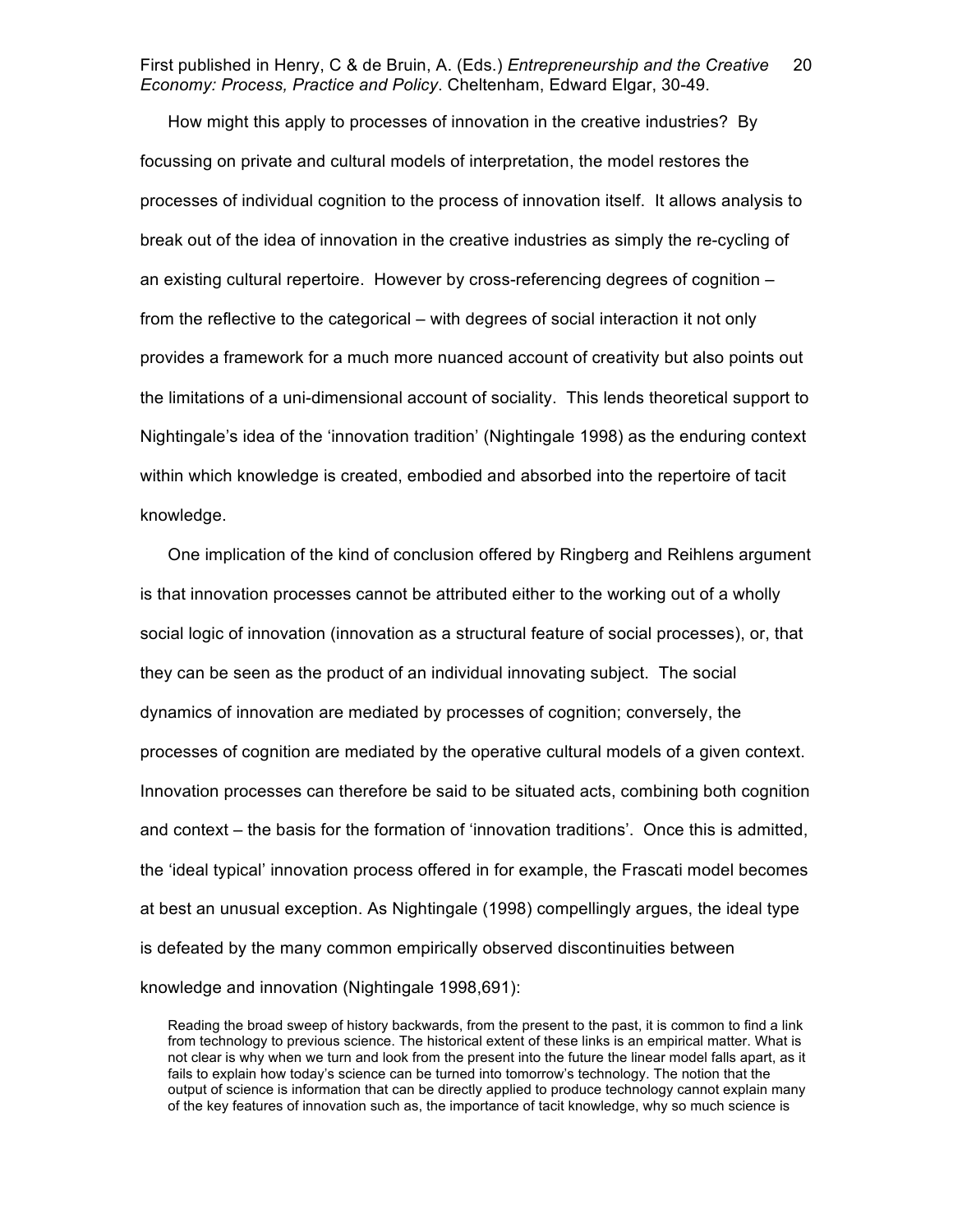done in industry, why so much technology seems to be produced without much input from science, why in many instances the technology comes first and the science that can explain it comes later, why technical production is so localised, and why different industries have very different 'scientific' requirements.

Much of what Nightingale says also applies to the creative industries. Why is it that some forms of cultural knowledge are taken up within the creative industries and others not? Why is it that the creative industries appear to relate to centres of knowledge production such as Universities only indirectly? Why do creative industries businesses tend to cluster in some places and not others?

### **Conclusions and applications**

It is commonly made observation that the creative industries are emblematic of the growth of both the economic significance of symbolic production and of its extension into other spheres of economy and society. Research has rightly abjured the asocial approach to the creative industries often presented in public policy and which becomes replicated in the kinds of initiatives that are designed to support it, ie., an emphasis on mechanistic approaches to interaction and information rather than an understanding of the role of knowledge, its formation through innovation traditions and its embodiment in the work of individuals and organisations. However, as this chapter has argued this can be corrected by taking a critical view of the knowledge exchange process, restoring cognition to our interpretation of creativity and then beginning the process of understanding how the different forms of knowledge are worked out in the real day to day worlds of the creative industries.

So what can we use this for? There are two real purposes here – one relating to research and one relating to the business of devising intelligent business support mechanisms, but, as the analysis of this chapter implies, these two things need to work together. In research terms, the model offered here potentially allows an opportunity to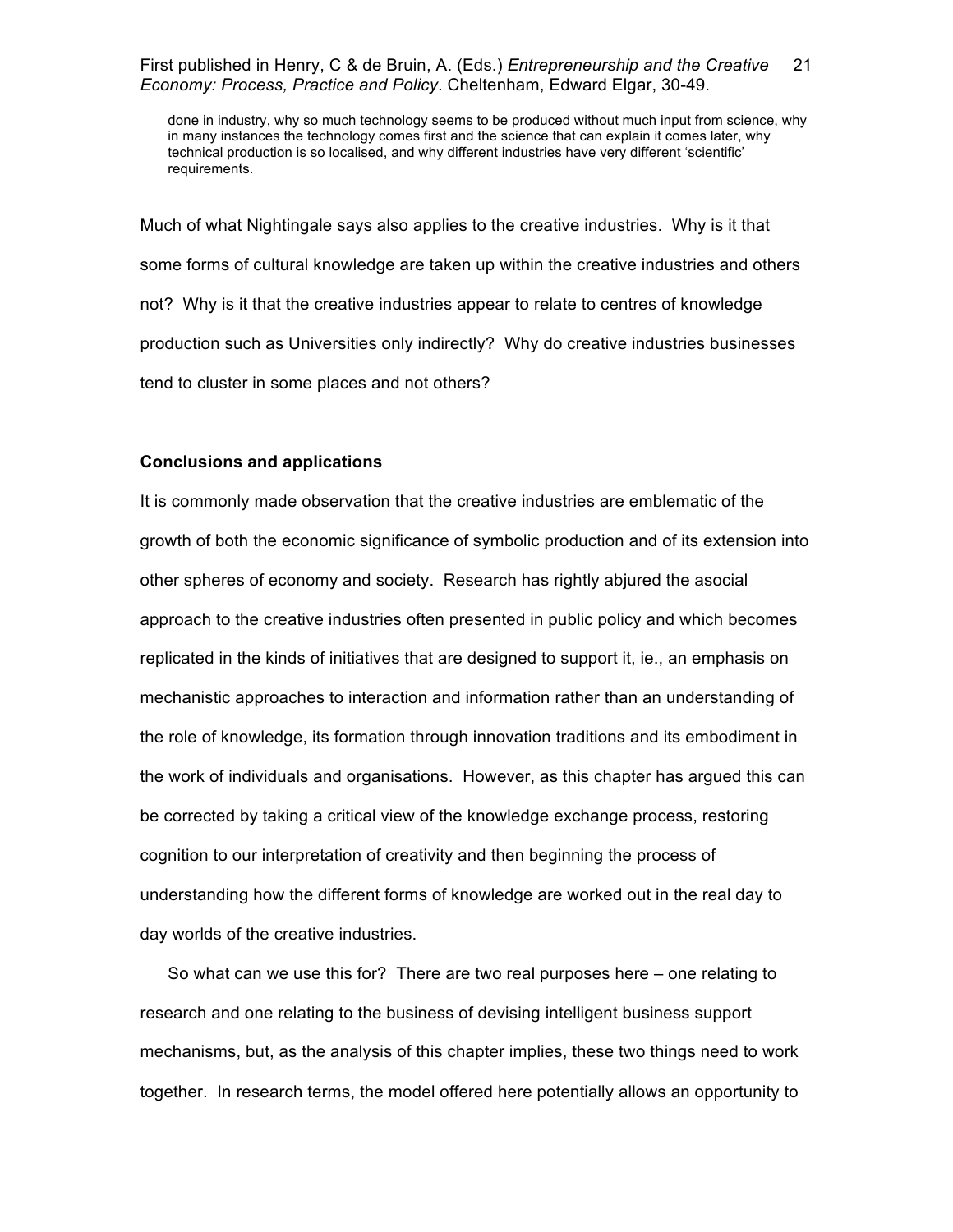break out of the circular account of the creative industries in which creativity is seen as very little more than the mobilisation, re-presentation and re-cycling of existing symbolic products. The re-introduction of cognition into the picture helps to tie creativity back to socially situated individuals as creative agents. The innovation tradition concept allows research to investigate the specific conditions that account for why the creative industries develop in the particular ways that they do, and, in the particular places that they do. The application of Ringberg and Rheilen's account of knowledge transfer processes similarly offers the opportunity for research to examine the specific character of the knowledge-base drawn upon by the creative industries and compare that with the knowledge used in other industries. This might then open up interesting research questions about, for example, the relationship of the creative industries to higher education.

The development of this research area could potentially have important consequences for how the creative industries are fostered and developed. At the present time, business support initiatives have focused disproportionately on association without considering how new ideas are generated or how the resources for ideasgeneration should be managed or directed. If sociality was an effective antidote to reductivism in theories of the creative industries, a clearer understanding of the sources of innovation will be an effective antidote to simplistic and circular understandings of how the creative industries actually develop.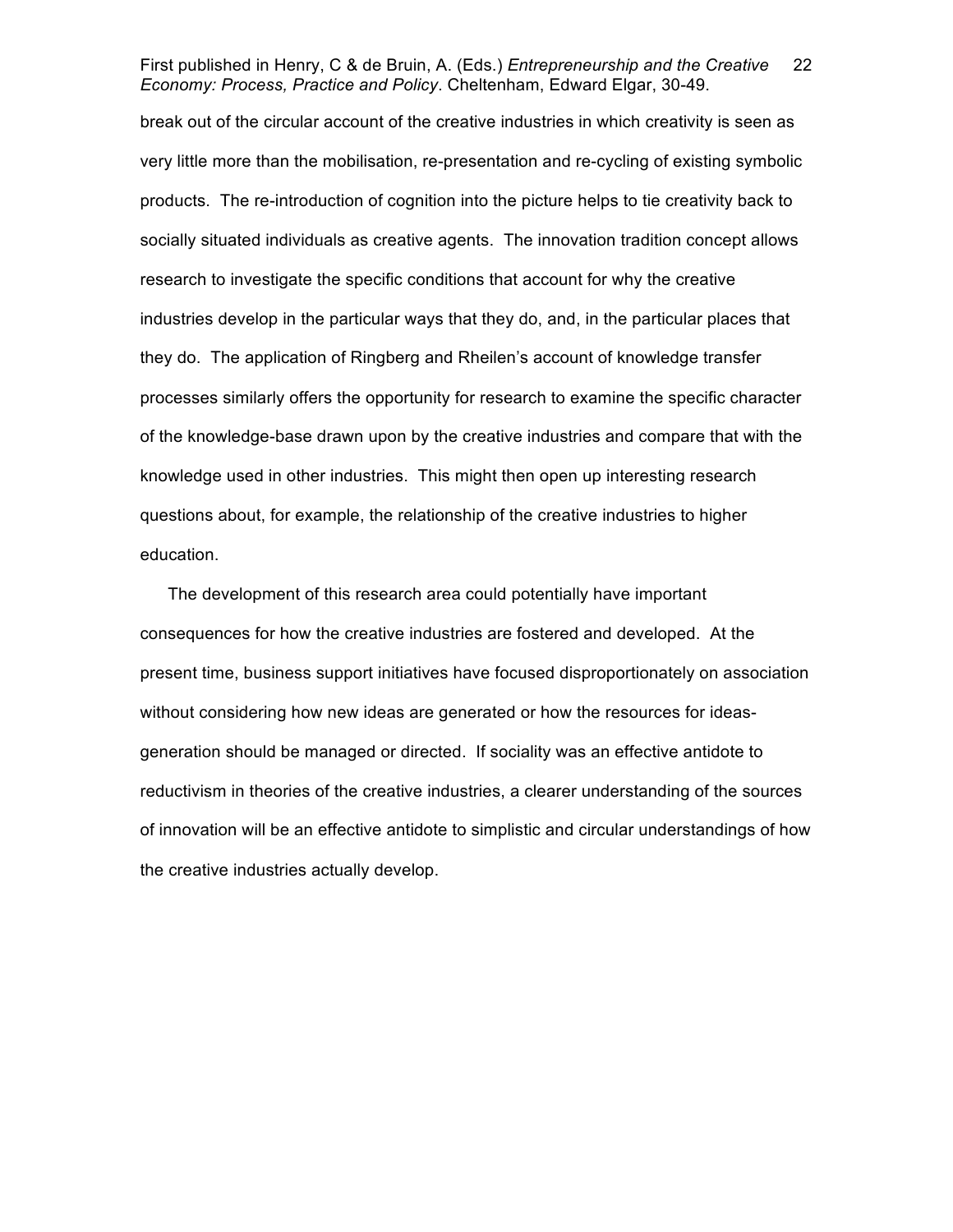### **References**

Asheim, B., Coenen, L. and Vang, J. (2007), 'Face-to-face, buzz, and Knowledge Bases: Sociospatial Implicatons for Learning, Innovation and Innovation Policy', *Environment and Planning C: Government and Policy*, 25, 655-670.

Banks, M., A. Lovatt, J. O'Connor and C. Raffo. (2000), 'Risk and Trust in the Cultural Industries', *Geoforum*, 3(4): 453-64.

Banks, M. (2006), 'Moral Economy and Cultural Work', *Sociology*, 40(3), 455-72.

Becker, H. (1982), Art Worlds. Berkley and Los Angeles: University of California Press.

Bilton, C. (1999), The New Adhocracy: Strategy, Risk and the Small Creative Firm. University of Warwick, Research Papers No. 4. Warwick: Centre for Cultural Policy Studies.

Bilton, C. (2007), Management and Creativity: From Creative Industries to Creative Management. Oxford: Blackwell.

Bilton, C. and Cummings, S. (2010), Creative strategy: Re-connecting Business and Innovation. Chichester: John Wiley and Sons.

Brink J, McKelvey M, Smith K. (2004), 'Conceptualizing and Measuring Modern Biotechnology' in The Economic Dynamics of Modern Biotechnology. Eds M McKelvey, A Rickne, J Laage-Hellman (Edward Elgar, Cheltenham, Glos), pp.20-42

Bullen, E., Robb, S. & Kenway, J. (2004), '"Creative Destruction": Knowledge Economy Policy and the Future of the Arts and Humanities in the Academy', *Journal of Education Policy*, 19(1): 3-22.

Casson, M. (2010), Entrepreneurship: Theory, Networks, History. Cheltenham: Edward Elgar Publishing Ltd.

Caves, R. (2000), Creative Industries: Contracts between Art and Commerce. Cambridge: Harvard.

Chesborough, H., Vanhaverbeke, W., and West, J. (eds). (2006), Open Innovation: Researching a New Paradigm. Oxford: Oxford University Press.

Christenson, C.M. (1997), The Innovator's Dilemma: When New Technologies Cause Great Firms to Fail. Boston, MA: Harvard Business School Press.

Christenson, C.M., and Raynor, M.E., (2003), The Innovator's Solution: Creating and Sustaining Successful Growth. Boston, MA: Harvard Business School Press.

Cooke, P. & Morgan, K. (1999), The Associational Economy: Firms, Regions and Innovations. Oxford: Oxford University Press.

Crossick, G. (2006), Knowledge Transfer Without Widgets: the Challenge of the Creative Economy. London: Royal Society of Arts.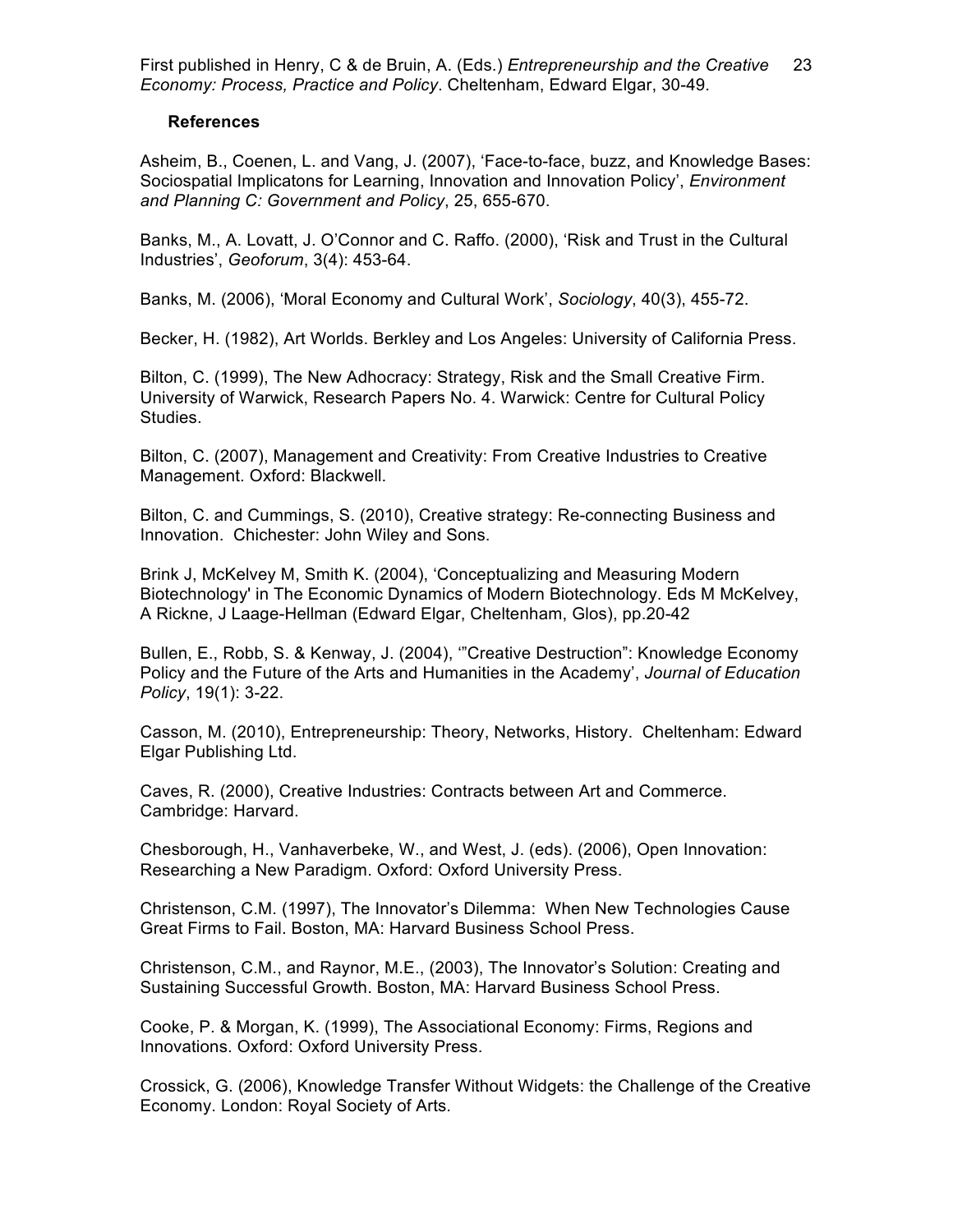Cunningham, S. (2004), 'The Creative Industries after Cultural Policy: a Genealogy and Some Possible Preferred Futures', *International Journal of Cultural Studies*, 7(1), 105- 115.

Currid, E. (2007a), The Warhol Economy: How Fashion, Art and Music drive New York City. Princeton: Princeton University Press.

Currid, E. (2007b), 'The Economics of a Good Party: Social Mechanics and the Legitimization of Art/Culture', *Journal of Economics and Finance*, 31(3), 386-394.

Currid, E. (2007c), 'How Art and Culture Happen in New York: Implications for Urban Economic Development', *Journal of the American Planning Association*, 73(4), 454-467.

Currid, E., and J. Connolly. (2008), 'Patterns of Knowledge: the Geography of Advanced Services and the Case of Art and Culture', *Annals of the Association of American Geographers*, 98(2), 414-434.

Department of Culture, Media and Sport. (2008a), Creative Britain: New Talents for the New Economy. London: Department of Culture, Media and Sport.

Department of Culture, Media and Sport. (2008b), McMaster Review: Supporting Excellence in the Arts: from Measurement to Judgment. London: Department of Culture, Media and Sport.

Dodgson, M. Gann, D. Salter, A. (2005), Think, Play, Do: Technology, Innovation, Organisation. Oxford: Oxford University Press.

Drake, G. (2003),' "This Place Gives me Space": Place and Creativity in the Creative Industries', *Geoforum*, 34(4), 511-524.

Florida, R. (2002a), The Rise of the Creative Class: and how it's Transforming Work, Leisure, Community and Everyday Life. New York: Basic Books.

Garnham, N. (2005), 'From Cultural to Creative industries: An Analysis of the Implications of the Creative Industries Approach to Arts and Media Policy Making in the United Kingdom', *International Journal of Cultural Policy*, Vol 11(1), 15-29.

Gill, R. and Pratt, A.C. (2008), 'In the Social Factory: Immaterial Labour, Precariousness and Cultural Work', *Theory, Culture and Society*, 25(7-8), 1-30.

Grabher, G. (2001), 'Ecologies of creativity: the village, the group and the heterarchic organisation of the British advertising industry', *Environment and Planning A*: Vol, 33, 351-374.

Granovetter, M. (1973), The Strength of Weak Ties. *The American Journal of Sociology*, 78, 1360-1389

Grannovetter, M. (1985), Economic Action and Social Structure: the Problem of Embeddedness. *The American Journal of Sociology*, 81, 481-510.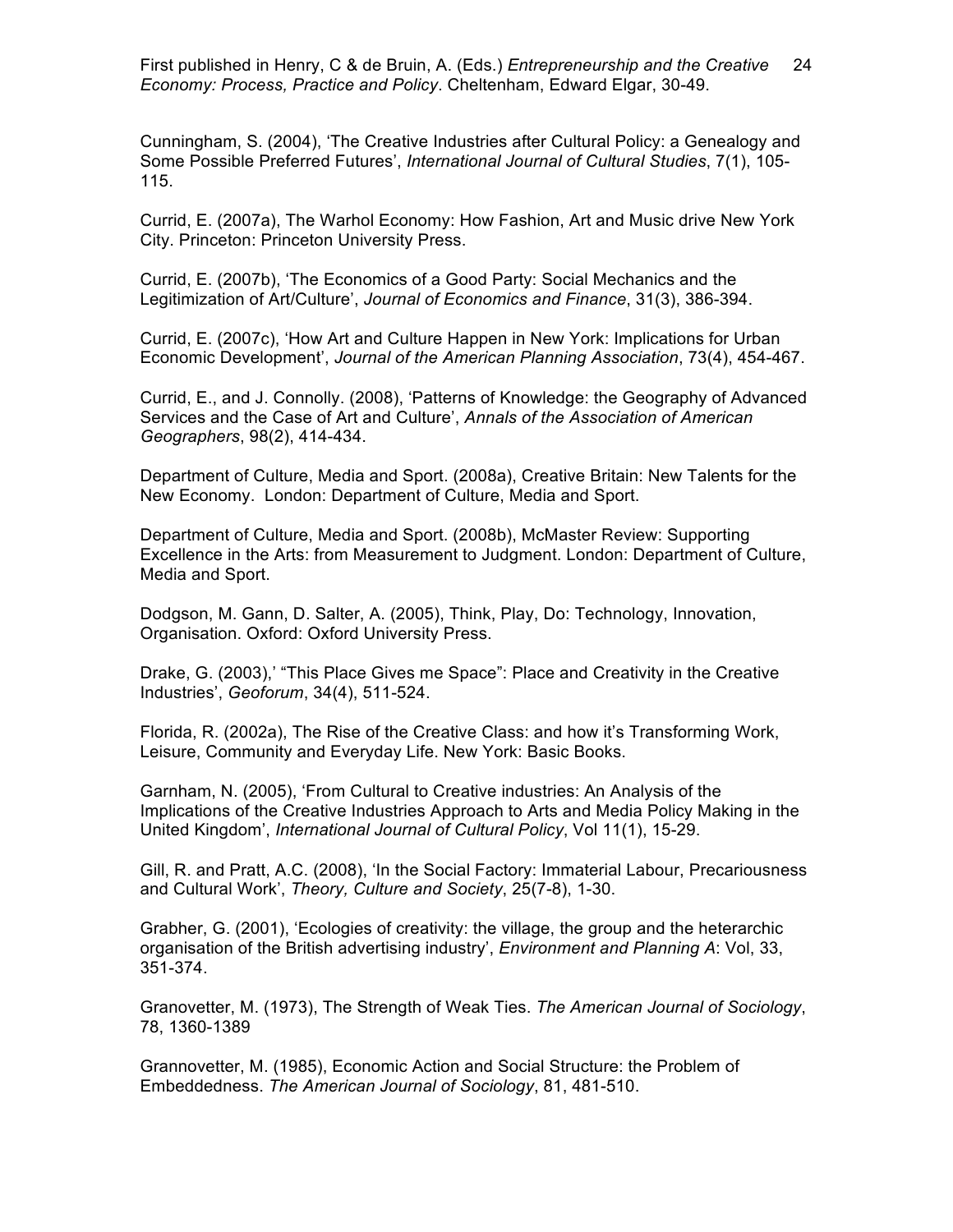Hartley, J. (2005), Creative Industries. Oxford: Basil Blackwell.

Henry, C. (ed) (2007), Entrepreneurship in the Creative Industries: International Perspectives. Cheltenham: Edward Elgar.

Hesmondhalgh, D., and A.C.Pratt. (2005), Cultural Industries and Cultural Policy. *International Journal of Cultural Policy*, 11(1), 1-13.

HM Treasury. (2005), The Cox Review of Creativity in Business. HM Treasury.

Howkins, J. (2001), Creative Industries: How People Make Money from Ideas. London: Penguin.

Julier, G. (2006), 'From Visual Culture to Design Culture', *Design Issues*, Vol 22(1), 64- 76.

KEA. (2006), The Economy of Culture in Europe. Brussells: European Commission (Directorate-General for Education and Culture).

Keane, M. (2006), 'From Made in China to Created in China', *International Journal of Cultural Studies*, 9(3), 285-296.

Knorr-Cetina, K. (1999), Epistemic Cultures: How the Sciences Make Knowledge. Cambridges, Massachusetts and London: Harvard University Press.

Kong, L. (2005), 'The Sociality of Cultural Industries', *International Journal of Cultural Policy*, 11(1), 61-76.

Kong, L. and O'Connor, J. (2009), Creative Economies, Creative Cities: Asian-European Perspectives. London: Springer.

Landry, C. and Bianchini, F. (1996), The Creative City. London: Demos and Comedia.

Lash, S. and Urry, J. (1994), Economies of Signs and Space. London: Sage.

Markusen, A. (2003), 'Fuzzy Concepts, Scanty Evidence, Policy Distance: the Case for Rigour and Policy relevance in Critical regional Studies', *Regional Studies*, 37(6/7), 701- 717.

Markusen, A. and D. King. (2003), The Artistic Dividend: the Arts' Hidden Contributions to Regional Development. University of Minnesota, Project on Regional and Industrial Economics, Humphrey Institute of Public Affairs.

Nightingale, P. (1998), 'A Cognitive Model of Innovation', *Research Policy*, 27(7): 689- 709.

Oakley, K., Sperry, B. and Pratt, A.C. Bakhshi, H. (ed). (2008), The Art of Innovation: How Fine Art Graduates Contribute to Innovation. London: National Endowment for the Sciences, Technology and the Arts.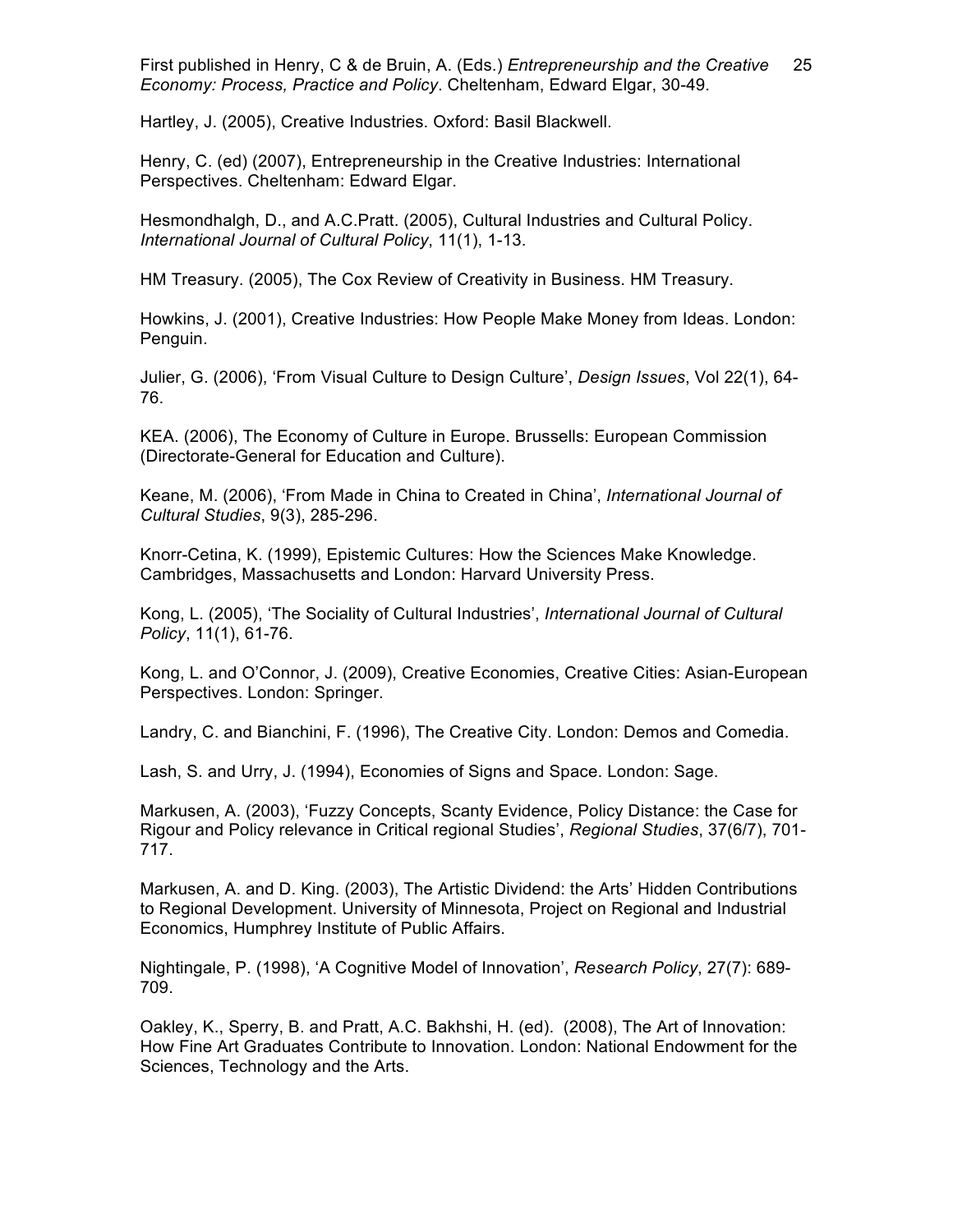Oakley, K. (2009), 'The Disappearing Arts: Creativity and innovation after the Creative Industries', *International Journal of Cultural Policy*, 15 (4), 403-413.

O'Connor, J., and D. Wynne. (eds) (1996), From the Margins to the Centre: Cultural Production and Consumption in the Post-industrial City. Aldershot: Aldgate.

Organisation for Economic Co-operation and Development. (2002), Frascati Manual 2002: Proposed Standard Practice for Surveys on Research and Experimental Development. Paris: OECD Publishing.

Potts, J., S. Cunningham, J. Hartley and P. Ormerod. (2008), 'Social Network Markets: a New Definition of the Creative Industries', *Journal of Cultural Economics*, 32(3), 167- 185.

Pratt, A. C. (2000), 'New Media, the New Economy and New Spaces', *Geoforum*, 31(4), 425-436.

Pratt, A.C. (2004), 'The Cultural Economy: a Call for Spatialized 'Production of Culture' Perspectives', *International Journal of Cultural Studies*, 7(), 117-128.

Rae, D. (2005), 'Cultural Diffusion: A Formative Process in Creative Entrepreneurship', *International Journal of Entrepreneurship and Innovation*. 6(3), 185 -192.

Ringberg, T. & Reihlen, M. (2008), 'Towards a Socio-Cognitive Approach to Knowledge Transfer', *Journal of Management Studies*, 45(5): 1-24.

Rothwell, R. (1992), 'Successful Industrial Innovation: Critical Factors for the 1990's', *R and D Management*, 22(3), 221-239.

Rothwell, R. (1994), 'Towards the Fifth Generation Innovation Process', *International Marketing Review*, 31(1), 7-31.

Scott, A. (1999), 'The Cultural Economy: Geography and the Creative Field', *Media, Culture and Society*, 21, No. 6: 807-17.

Scott, A. (2000), The Cultural Economy of Cities. London: Sage Publications.

The Work Foundation and the National Endowment for Science, Technology and the Arts. (2007), Staying Ahead: The Economic Performance of the UKs Creative Industries. London: The Work Foundation and the National Endowment for Science, Technology and the Arts.

Throsby, D. (2008), 'The Concentric Circles Model of the Cultural Industries', *Cultural Trends*, 17(3): 147-64.

Tornqvist, G. (2004), 'Creativity in Time and Space', *Geografiska Annaler*, *Series B, Human Geography*, 86(4), 227-243.

Wenger, E. (1998), Communities of Practice: Learning, Meaning and Identity. Cambridge: Cambridge University Press.